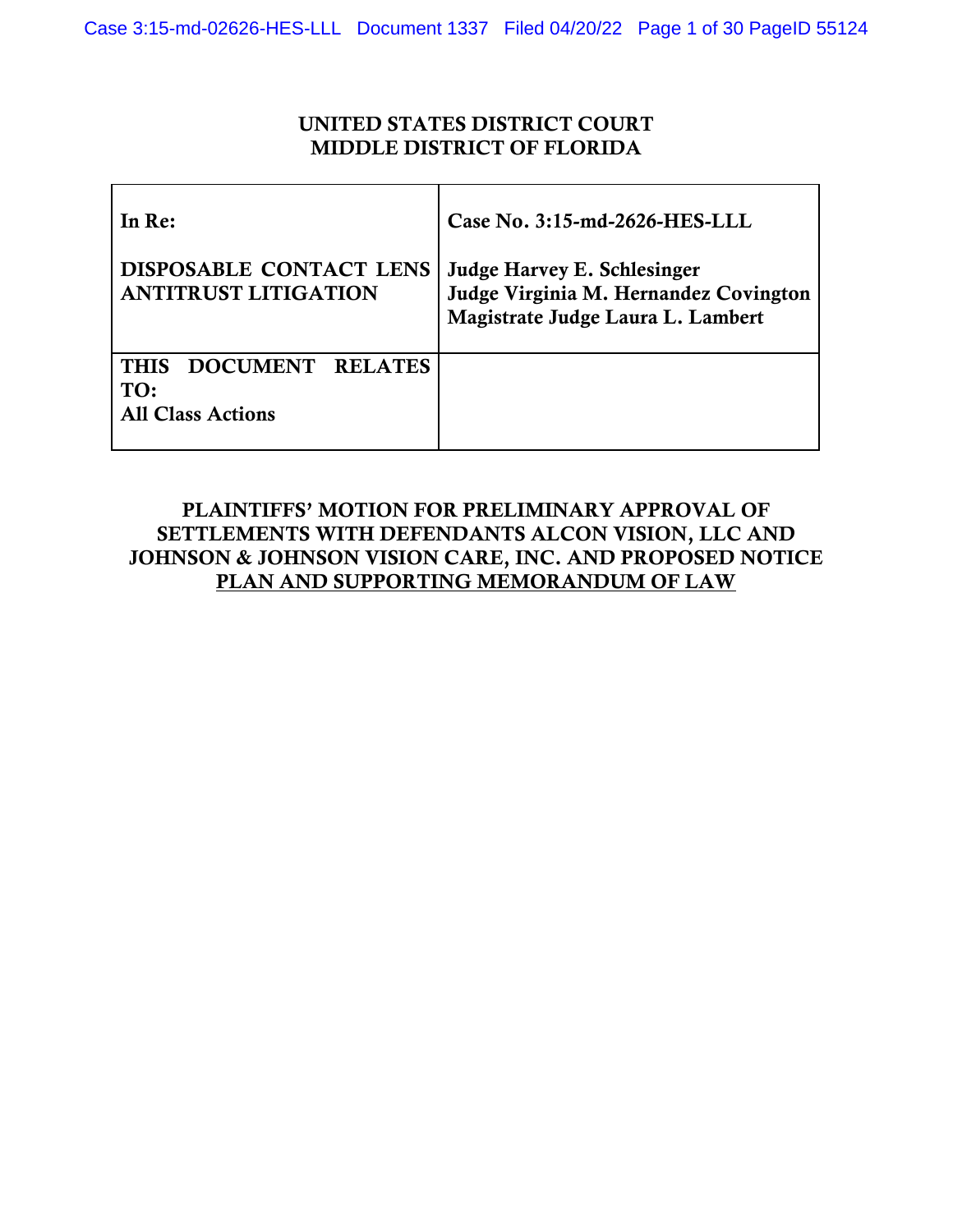# TABLE OF CONTENTS

| Ι.   |               |    |                                                                                                               |  |
|------|---------------|----|---------------------------------------------------------------------------------------------------------------|--|
| П.   |               |    |                                                                                                               |  |
|      | A.            |    |                                                                                                               |  |
|      | <b>B.</b>     |    |                                                                                                               |  |
|      | $\mathsf{C}.$ |    |                                                                                                               |  |
|      | D.            |    |                                                                                                               |  |
| III. |               |    |                                                                                                               |  |
|      | A.            |    |                                                                                                               |  |
|      | B.            |    |                                                                                                               |  |
|      | C.            |    |                                                                                                               |  |
|      |               | 1. |                                                                                                               |  |
|      |               | 2. |                                                                                                               |  |
|      |               | 3. |                                                                                                               |  |
|      |               | 4. |                                                                                                               |  |
|      |               | 5. | Reimbursement of Class Representatives' Costs and Time 8                                                      |  |
|      |               | 6. |                                                                                                               |  |
|      |               | 7. |                                                                                                               |  |
| IV.  |               |    |                                                                                                               |  |
| V.   |               |    |                                                                                                               |  |
|      | A.            |    | The Settlements Satisfy the Criteria for Preliminary Approval12                                               |  |
|      | Β.            |    | Both Settlements are the Product of Good-Faith, Informed, and                                                 |  |
|      | C.            |    | Both Settlements Are Fair, Adequate, and Reasonable15                                                         |  |
|      |               | 1. |                                                                                                               |  |
|      |               | 2. | Range of Possible Recovery and the Point on or Below<br>the Range of Recovery at Which a Settlement Is Fair16 |  |
|      |               | 3. | Complexity, Expense, and Duration of Litigation 17                                                            |  |
|      |               | 4. |                                                                                                               |  |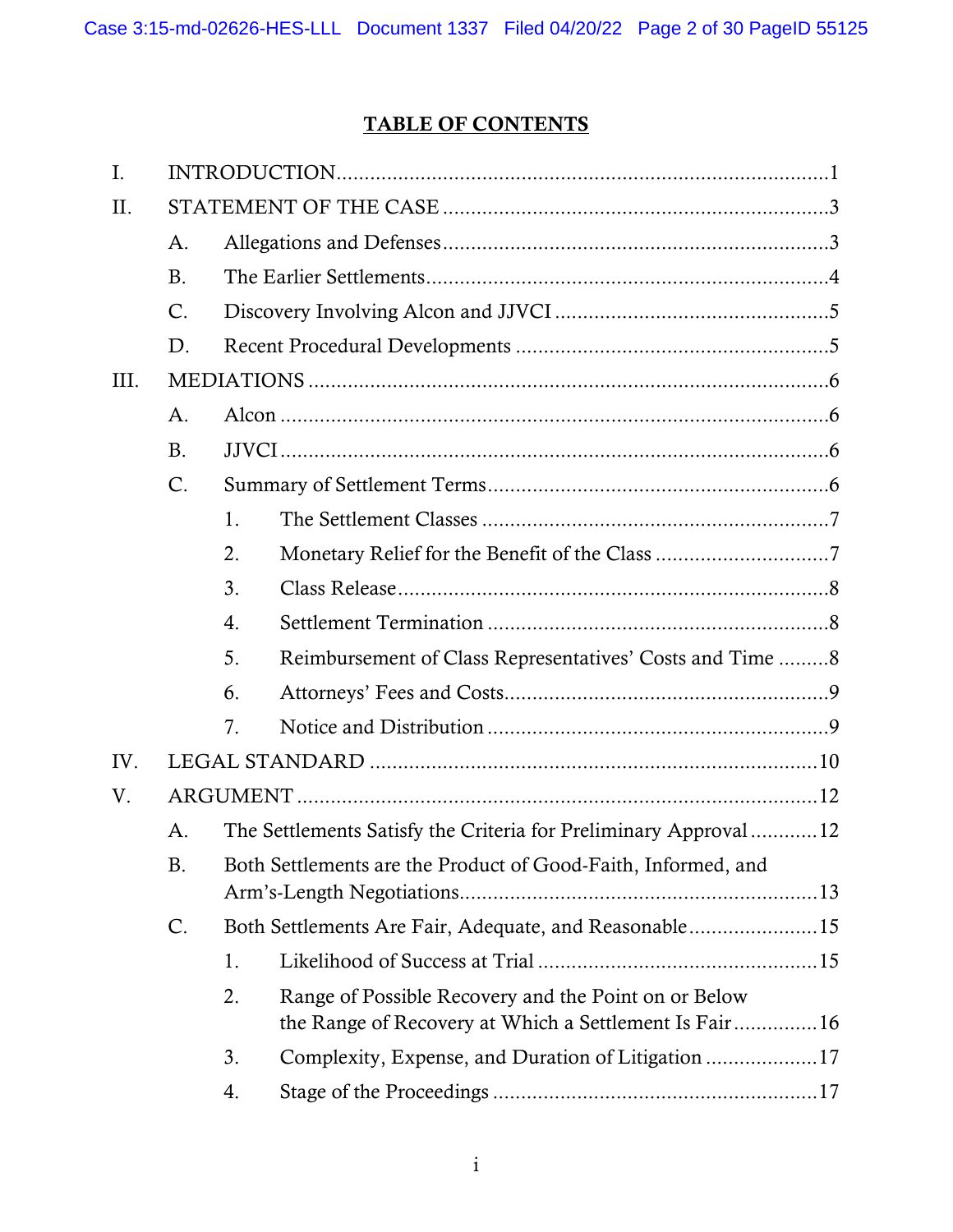|     | D.                          | The Court Should Certify the Proposed Settlement Classes 18                                                                 |  |
|-----|-----------------------------|-----------------------------------------------------------------------------------------------------------------------------|--|
|     | Ε.                          | The Court Should Approve the Proposed Notice Plan, Which<br>Is Substantially the Same as the Notice Plan the Court Approved |  |
|     | $\boldsymbol{\mathrm{F}}$ . | The Court Should Set a Schedule for Notice and Final Approval of                                                            |  |
|     | G.                          |                                                                                                                             |  |
| VI. |                             |                                                                                                                             |  |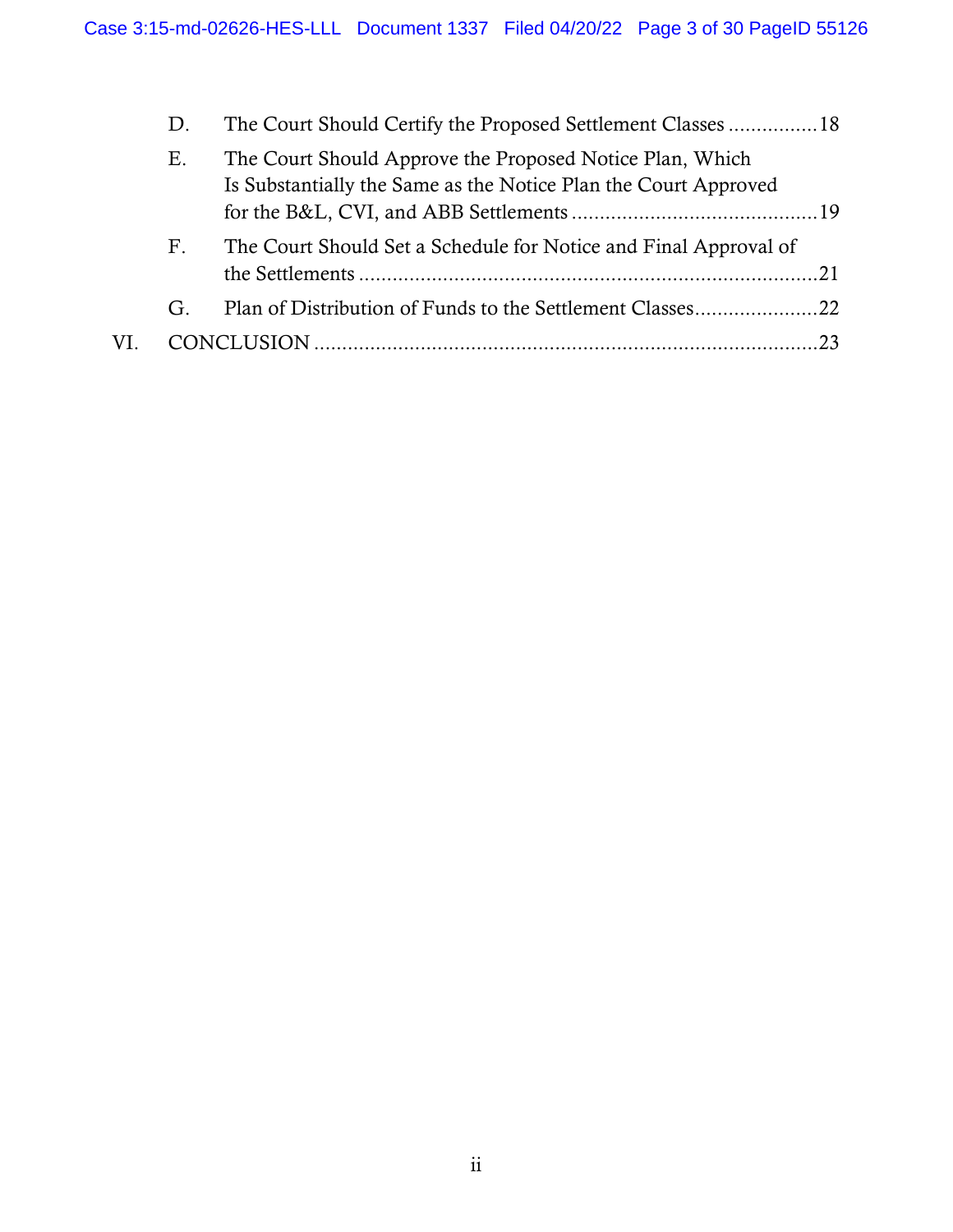# TABLE OF AUTHORITIES

# Page(s)

## Cases

| Ass'n for Disabled Americans, Inc. v. Amoco Oil Co.,                                                                 |
|----------------------------------------------------------------------------------------------------------------------|
| Behrens v. Wometco Enters., Inc.,<br>118 F.R.D. 534 (S.D. Fla. 1988), aff'd, 899 F.2d 21 (11th Cir. 1990) 13, 14, 16 |
| Bennett v. Behring Corp.,                                                                                            |
| Cotton v. Hinton,                                                                                                    |
| Francisco v. Numismatic Guaranty Corp. of Am.,                                                                       |
| Fresco v. Auto Data Direct, Inc.,                                                                                    |
| Greco v. Ginn Dev. Co., LLC,                                                                                         |
| Holman v. Student Loan Xpress, Inc.,<br>No. 8:08-cv-305-T-23MAP, 2009 WL 4015573 (M.D. Fla.                          |
| In re Amgen Inc. Sec. Litig.,                                                                                        |
| In re Pool Prods. Distrib. Mkt. Antitrust Litig.,                                                                    |
| In re U.S. Oil and Gas Litig.                                                                                        |
| Juris v. Inamed Corp.,                                                                                               |
| Legg v. Spirit Airlines, Inc.,                                                                                       |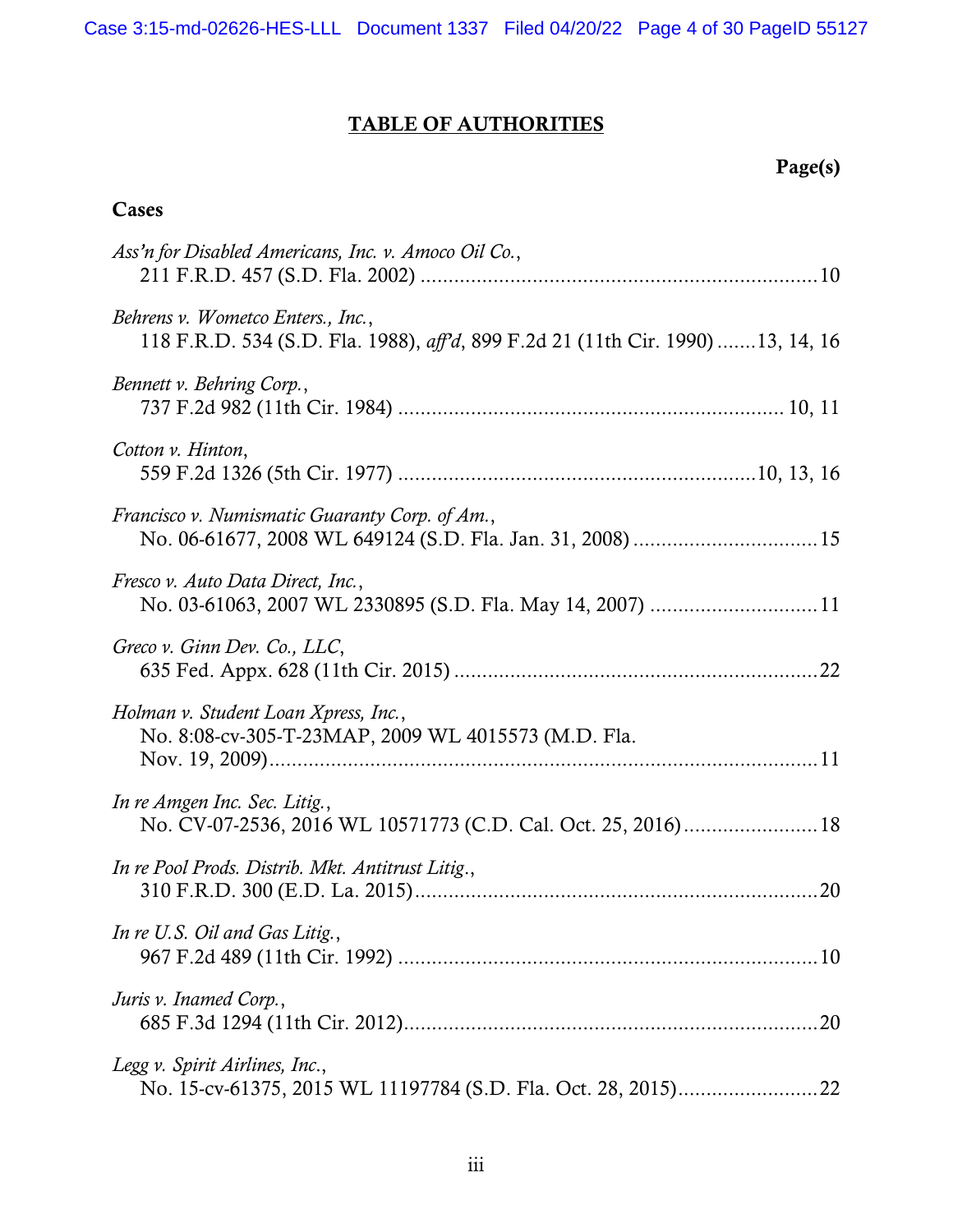| Lipuma v. Am. Express Co.,                                                                          |     |
|-----------------------------------------------------------------------------------------------------|-----|
| Morgan v. Public Storage,                                                                           | .20 |
| Pierre–Val v. Buccaneers Ltd. P'ship,<br>No. 8:14-cv-01182-CEH, 2015 WL 3776918 (M.D. Fla. June 17, |     |
| Prather v. Wells Fargo Bank, N.A.,                                                                  |     |
| Smith v. Wm. Wrigley Jr. Co.,                                                                       |     |
| Turner v. Gen. Elec. Co.,<br>No. 2:05-CV-186-FTM-99DNF8, 2006 WL 2620275 (M.D. Fla.                 | 13  |

## Statutes, Rules, and Regulations

| <b>Federal Rules of Civil Procedure</b> |  |
|-----------------------------------------|--|
|                                         |  |
|                                         |  |
|                                         |  |
|                                         |  |

## **Other Authorities**

| MANUAL FOR COMPLEX LIT.,          |  |
|-----------------------------------|--|
|                                   |  |
|                                   |  |
| <b>4 NEWBERG ON CLASS ACTIONS</b> |  |
|                                   |  |
|                                   |  |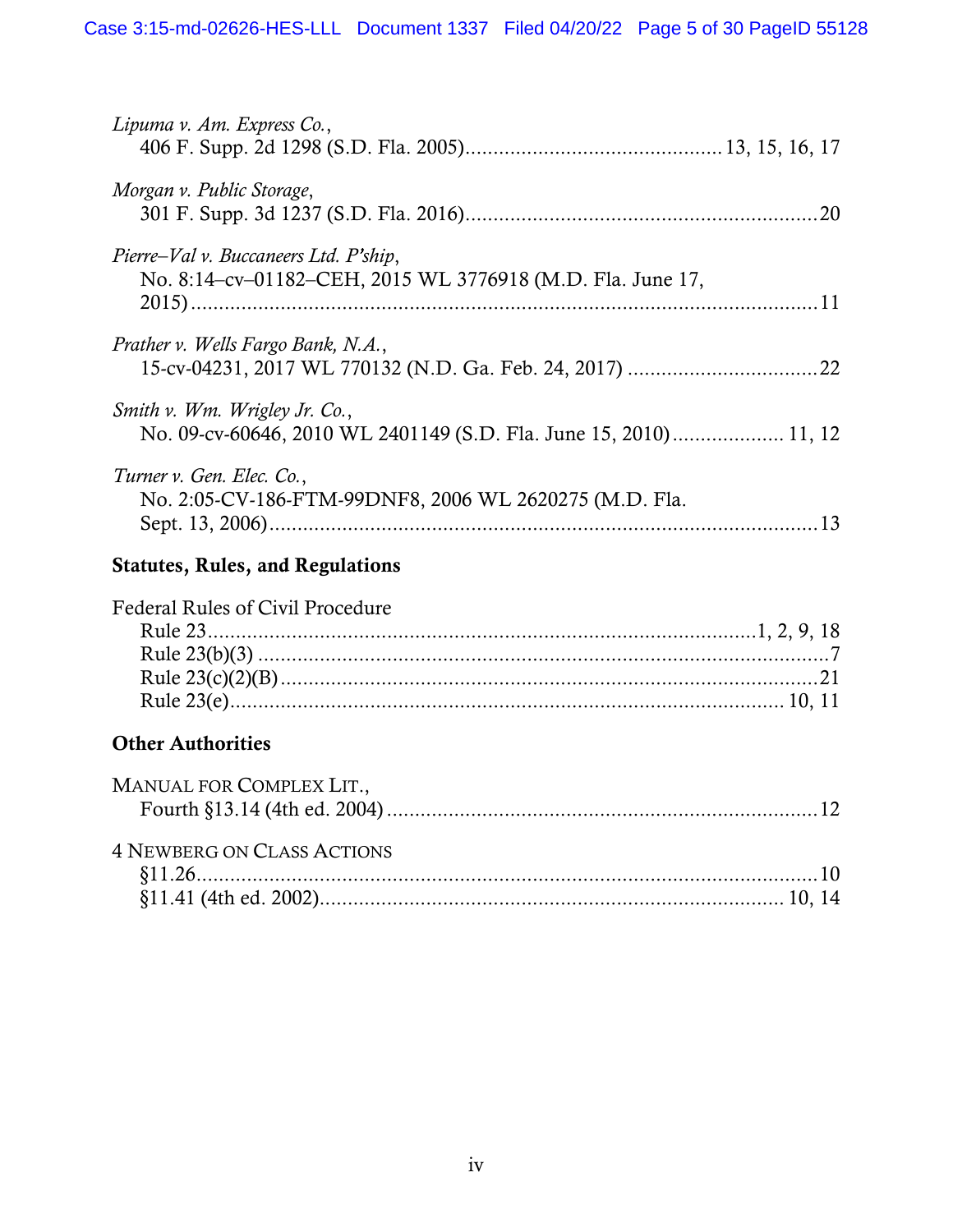Plaintiffs and Lead Counsel move for Preliminary Approval of the Settlement Agreement with Alcon Vision, LLC ("Alcon"), attached as Exhibit A ("Alcon Settlement"), and the Settlement Agreement with Johnson & Johnson Vision Care, Inc. ("JJVCI"), attached as Exhibit B ("JJVCI Settlement") [1](#page-5-2) which will fully resolve this Action if approved by the Court. [2](#page-5-3)

### <span id="page-5-0"></span>I. INTRODUCTION

After more than seven years of vigorously contested litigation and just days before trial, Plaintiffs reached settlements with the two remaining Defendants in this case, Alcon and JJVCI. Together with the earlier-approved settlements with CooperVision, Inc. ("CVI") (\$3 million), Bausch & Lomb Inc. ("B&L") (\$10 million), and ABB Optical Group, LLC ("ABB") (\$30.2 million), the Alcon Settlement (\$20 million) and JJVCI Settlement (\$55 million), will fully and finally resolve this class action litigation upon the Court's approval.

<span id="page-5-1"></span>Plaintiffs respectfully request that the Court grant Preliminary Approval of the Settlements because, as set forth below, they satisfy Rule 23 and all Eleventh Circuit criteria for preliminary approval. The Settlements, which total \$75 million, will provide substantial monetary relief and represent a tremendous result for Plaintiffs and

<span id="page-5-2"></span><sup>&</sup>lt;sup>1</sup> Alcon and JJVCI are collectively referred to herein as the "Settling" Defendants," and Alcon, JJVCI, and Plaintiffs are collectively referred to as the "Parties." The Alcon Settlement and JJVCI Settlement are collectively referred to as the "Settlements."

<span id="page-5-3"></span><sup>&</sup>lt;sup>2</sup> All capitalized defined terms used herein have the same meanings as defined in the Settlements.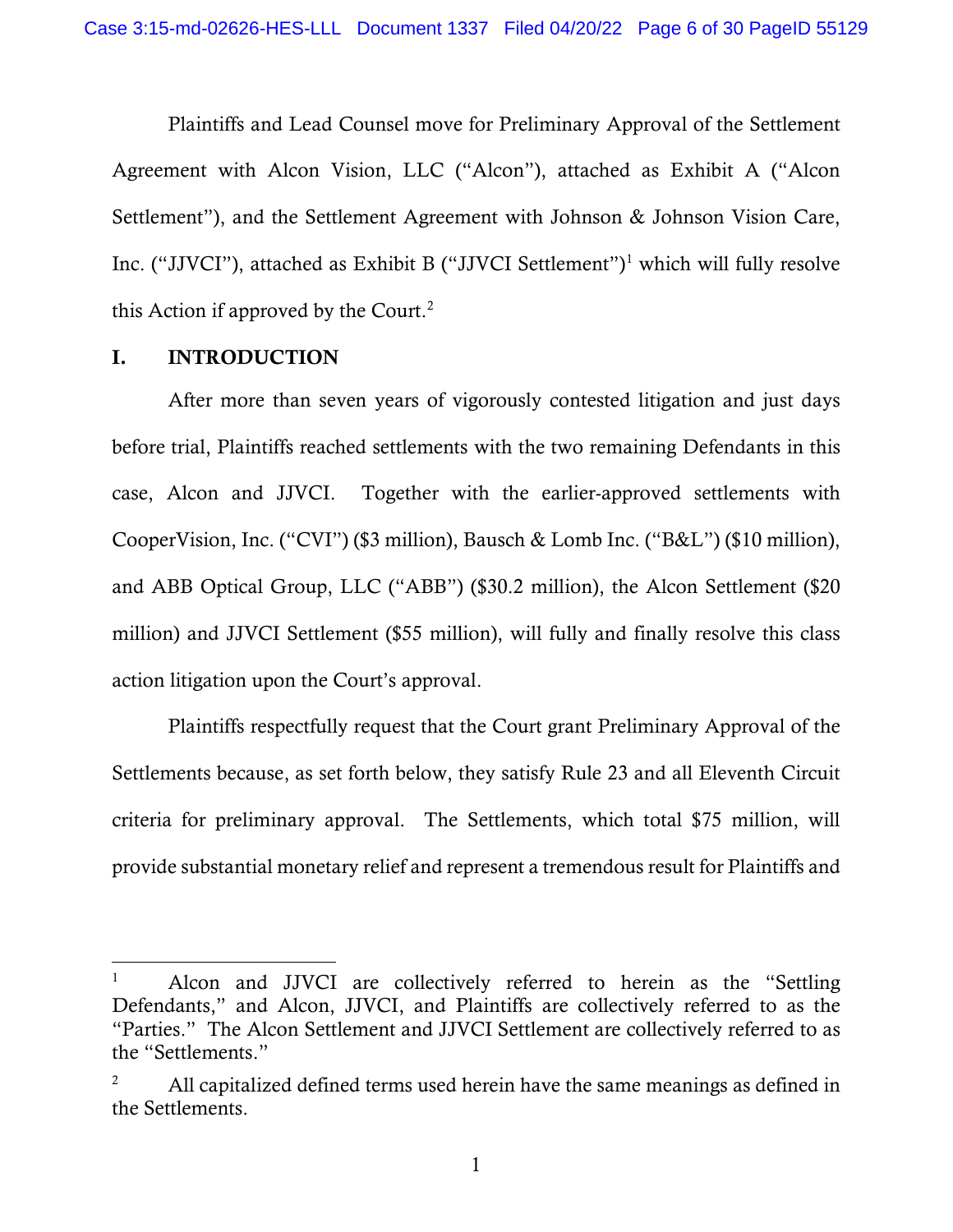members of the Classes. *See* Declaration of Thomas K. Boardman, ¶2 (hereinafter, the "Boardman Decl."; attached hereto as Exhibit C).

<span id="page-6-0"></span>Plaintiffs also request that the Court approve the proposed notice plan for the Settlements. The proposed notice plan is fair and reasonable and substantially the same as the notice plans previously approved by the Court in connection with the CVI, B&L, and ABB settlements. *See* ECF No. 1164 (concluding that the notice plan satisfied the "requirements of Rule 23 . . . and the United States Constitution"). Under the notice plan, Settlement Class Members who already made a timely and valid claim in the CVI, B&L, and/or ABB settlements will not need to make a new claim to receive compensation from the Alcon or JJVCI Settlements. *See* Declaration of Cameron Azari, ¶14 (hereinafter, the "Azari Decl."; attached hereto as Exhibit D).

To initiate the settlement approval process, Plaintiffs and Lead Counsel respectfully request that the Court: (1) grant preliminary approval to the Settlements and preliminarily certify the Settlement Classes; (2) approve the proposed Notice Plan, form of Notice, and opt-out and objection procedures; (3) stay the Action against Alcon and JJVCI pending final approval of the Settlements; (4) establish a schedule with deadlines for notice, opting out, objecting, filing claims, and setting a fairness hearing; and (5) enter the [Proposed] Order Preliminarily Approving Class Settlements and Notice Plan, attached hereto as Exhibit E.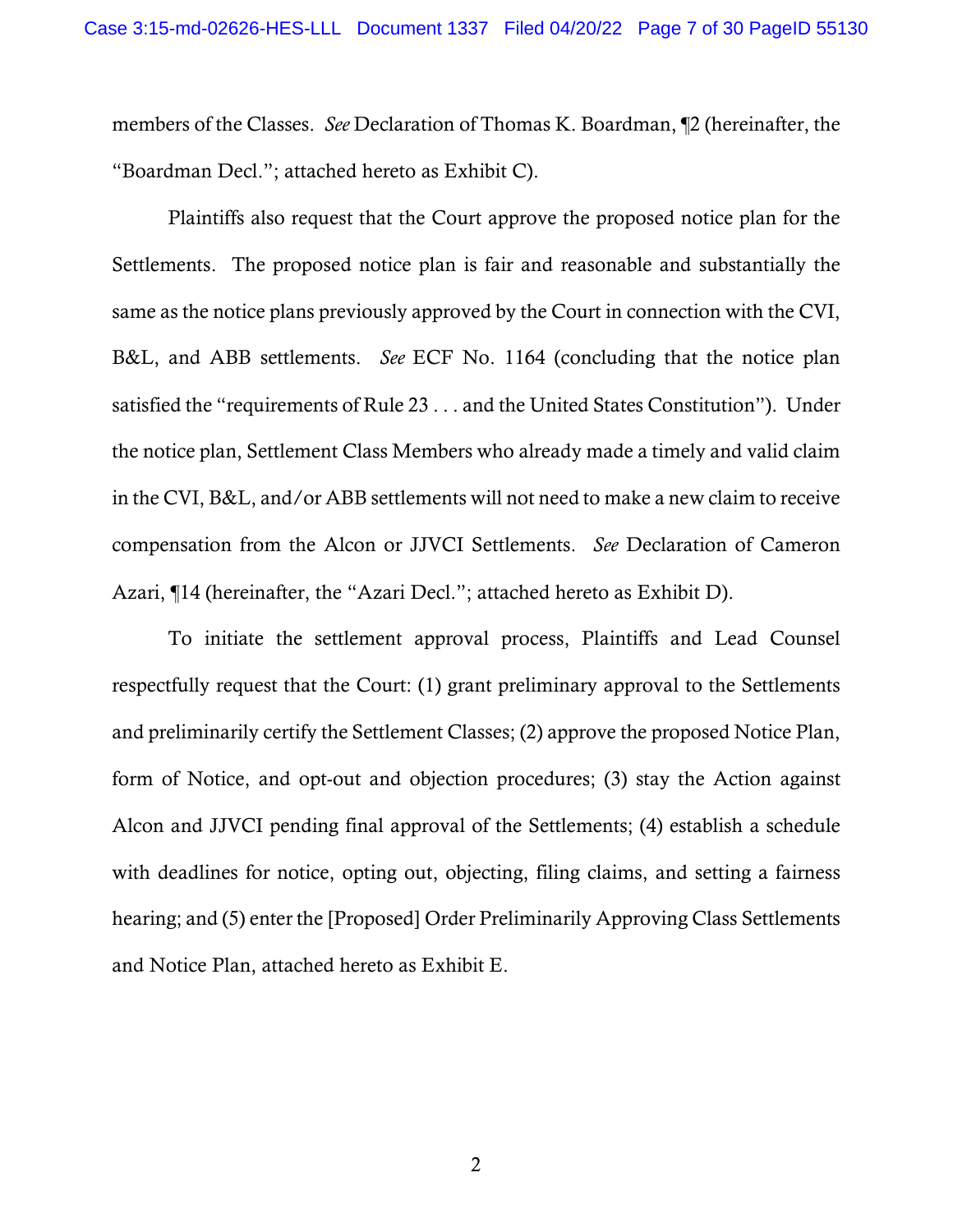## <span id="page-7-1"></span><span id="page-7-0"></span>II. STATEMENT OF THE CASE

#### A. Allegations and Defenses

Beginning in March of 2015, Plaintiffs filed lawsuits against the four major manufacturers of disposable contact lenses in the U.S. ‒ Alcon, JJVCI, B&L, and CVI  $($ the "Manufacturers" $)$  – and their primary distributor, ABB, alleging that Defendants illegally restrained competition under Section 1 of the Sherman Act and state unfair competition laws by imposing "Unilateral Pricing Policies" ("UPPs") on certain disposable contact lenses. In June of 2015, the cases were consolidated before this Court by the United States Judicial Panel on Multidistrict Litigation. *See* ECF No. 1.

For the past seven years, this litigation has involved contested questions of law and fact surrounding whether the Manufacturers and ABB illegally restrained competition and whether Plaintiffs had standing to sue for damages. Boardman Decl., ¶[3](#page-7-2)4.<sup>3</sup> Defendants have vigorously denied, and continue to deny, the existence of any conspiracy and contend that their UPPs did not unreasonably restrain competition; and Defendants contest Plaintiffs' standing to sue on a classwide basis. *Id*. Alcon and JJVCI maintained these defenses throughout the litigation leading up to trial, which was scheduled to commence on March 28, 2022.

<span id="page-7-2"></span><sup>&</sup>lt;sup>3</sup> The Court is familiar with most of the prior proceedings in this case, which were set forth in the motion and declaration supporting preliminary approval of the B&L and ABB settlements. *See* ECF Nos. 1037, 1037-2, 1145. Rather than repeat such facts, Plaintiffs incorporate by reference the facts regarding the prior litigation history from that declaration.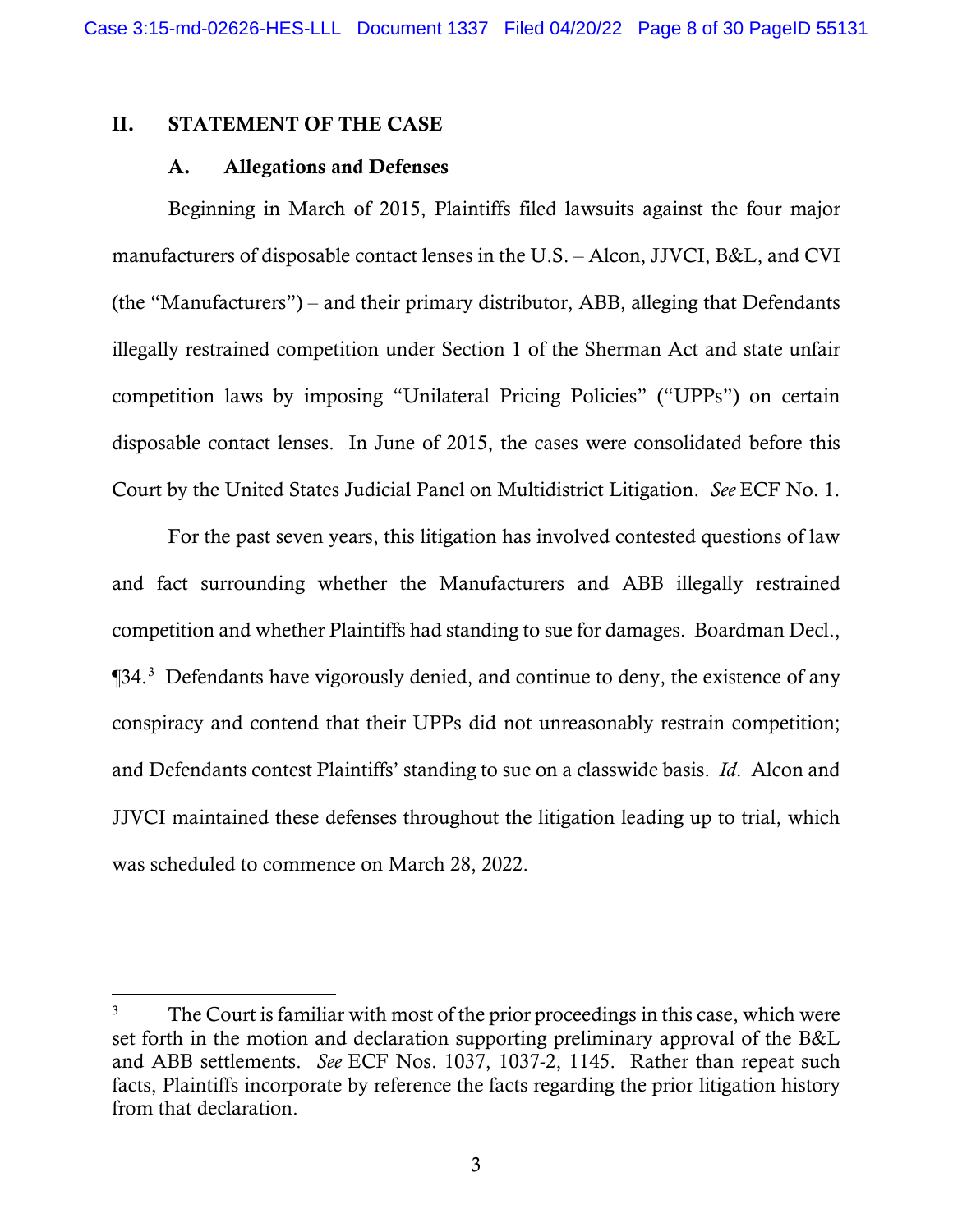#### B. The Earlier Settlements

<span id="page-8-0"></span>On August 30, 2017, Plaintiffs reached a \$3,000,000 settlement with CVI. Boardman Decl., ¶22. On July 10, 2018, the Court preliminarily approved the CVI settlement, but deferred disseminating notice until a later date. *See* ECF No. 841. On August 8, 2018, Plaintiffs moved for final approval of the CVI settlement. ECF No. 1011.

On September 17, 2019, Plaintiffs filed a Motion for Preliminary Approval of a \$10,000,000 settlement with B&L and Approval of Amendment of Proposed Notice Plan. *See* ECF No. 1037. The notice plan was to be amended, in part, to provide notice of and an opportunity to opt-out of the now-certified Litigation Classes, as well as the B&L and CVI settlements. *Id*. On October 8, 2019, the Court preliminarily approved the B&L settlement and the amended Notice Plan. *See* ECF No. 1046. Notice was thereafter disseminated in the manner and form approved by the Court. Azari Decl., ¶5. On January 16, 2020, Plaintiffs moved for final approval of the B&L and CVI settlements. ECF Nos. 1136-39. The Court held a fairness hearing on February 25, 2020, ECF No. 1154, and granted final approval to both settlements on March 4, 2020. ECF No. 1164. The claims period for both settlements ended on March 31, 2020. *See* ECF No. 1176.

On September 22, 2020, Plaintiffs reached a \$30,200,000 settlement with ABB. Plaintiffs moved for preliminary approval of the ABB settlement and accompanying notice plan on October 22, 2020. *See* ECF No. 1215. The Court granted preliminary approval of the ABB settlement on November 13, 2020, *see* ECF No. 1224, and notice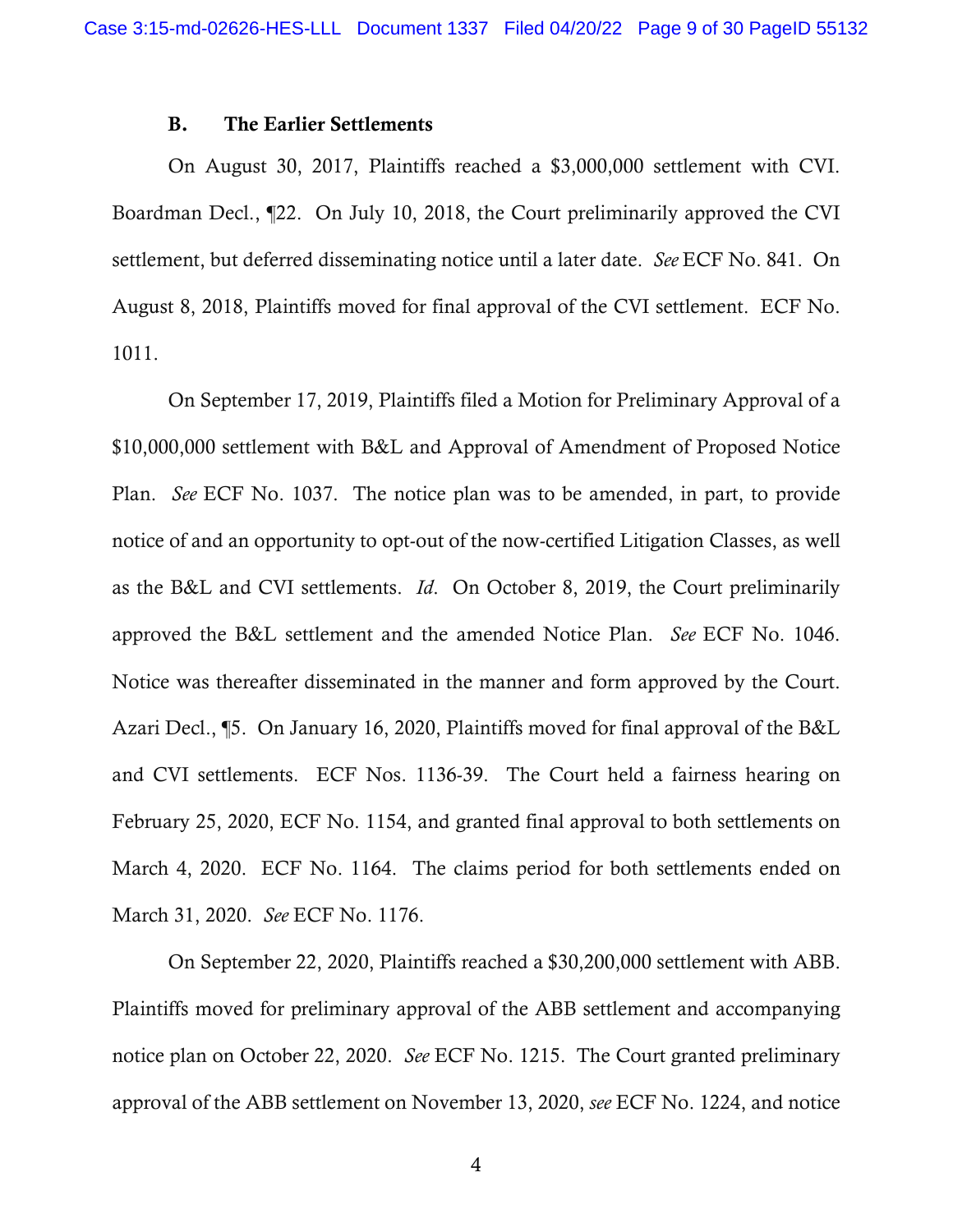was thereafter disseminated in the manner and form approved by the Court. Azari Decl., ¶5. On February 26, 2021, Plaintiffs moved for final approval of the ABB settlement. ECF No. 1241. The Court held a fairness hearing on May 19, 2021, *see*  ECF No. 1253, and granted final approval of the ABB settlement on June 1, 2021. *See*  ECF No. 1257.

#### C. Discovery Involving Alcon and JJVCI

<span id="page-9-0"></span>Plaintiffs undertook substantial discovery of Alcon and JJVCI over the course of this case. Alcon produced more than 621,000 pages of documents to Plaintiffs, and JJVCI produced more than 365,000 pages of documents. Plaintiffs also took six depositions of current and former Alcon employees and five depositions of current and former JJVCI employees. Boardman Decl., ¶16.

#### D. Recent Procedural Developments

<span id="page-9-1"></span>On March 30, 2020, the Parties filed a Joint Notice in which they requested the Court's guidance on the impact of the COVID-19 pandemic on the trial schedule. *See*  ECF No. 1178. On April 3, 2020, the Court delayed the start of trial indefinitely due to the pandemic. ECF No. 1180. The Court also called for Plaintiffs and Defendants to seriously consider resolving the litigation through settlement. *Id*.

On July 27, 2021, the Court rescheduled trial for March 28, 2022. ECF No. 1266. On December 20, 2021, Judge Virginia M. Hernandez Covington was assigned to preside over the trial. ECF No. 1290.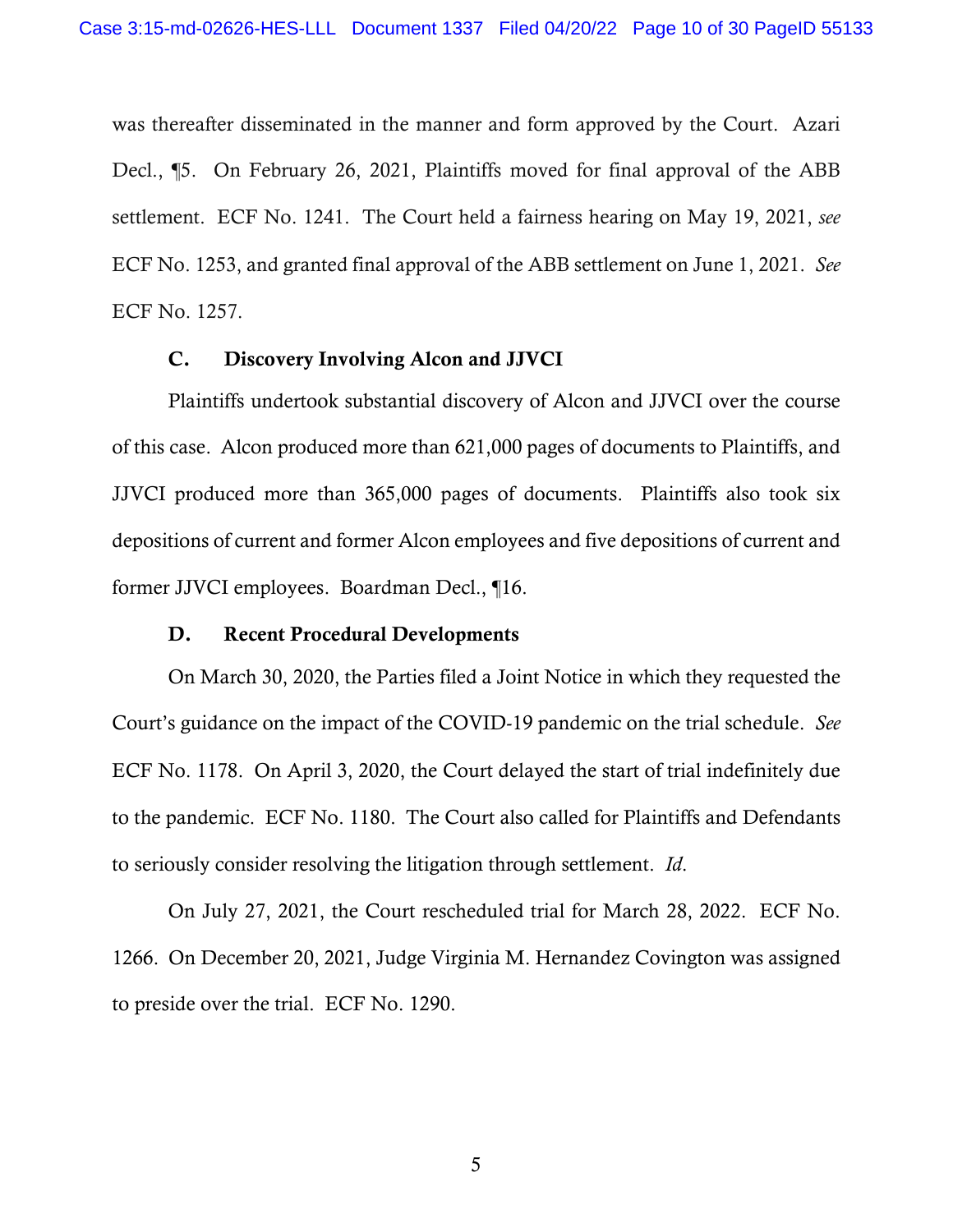#### <span id="page-10-1"></span><span id="page-10-0"></span>III. MEDIATIONS

## A. Alcon

On Friday, February 25, 2022, Plaintiffs and Alcon engaged in a day-long mediation with Robert Meyer of JAMS in Los Angeles, California. Boardman Decl., ¶29. Although the Parties made progress, the initial mediation did not result in a settlement. *Id*. at 32. As the Parties prepared for trial over the following weeks, they also continued settlement negotiations through Mr. Meyer. *Id*. On March 23, 2022, Plaintiffs and Alcon agreed to settle the action for \$20,000,000 and executed the Alcon Settlement. *Id*.

## B. JJVCI

<span id="page-10-2"></span>Plaintiffs and JJVCI participated in an all-day mediation on September 1, 2020 overseen by Hon. Layn Phillips (Ret.). *Id*. at 33. The initial mediation did not result in an agreement, and JJVCI and Plaintiffs continued preparing their respective cases for trial. *Id*. In the weeks preceding trial, the Parties engaged in further settlement negotiations with the assistance of Judge Phillips and his staff. *Id*. These negotiations continued into the week before trial, culminating in an agreement to settle the action as to JJVCI for \$55,000,000. *Id*. JJVCI and Plaintiffs executed the JJVCI Settlement on March 27, 2022. *Id*.

#### C. Summary of Settlement Terms

<span id="page-10-3"></span>The Settlements contain substantively the same terms. The following is a summary of their material terms.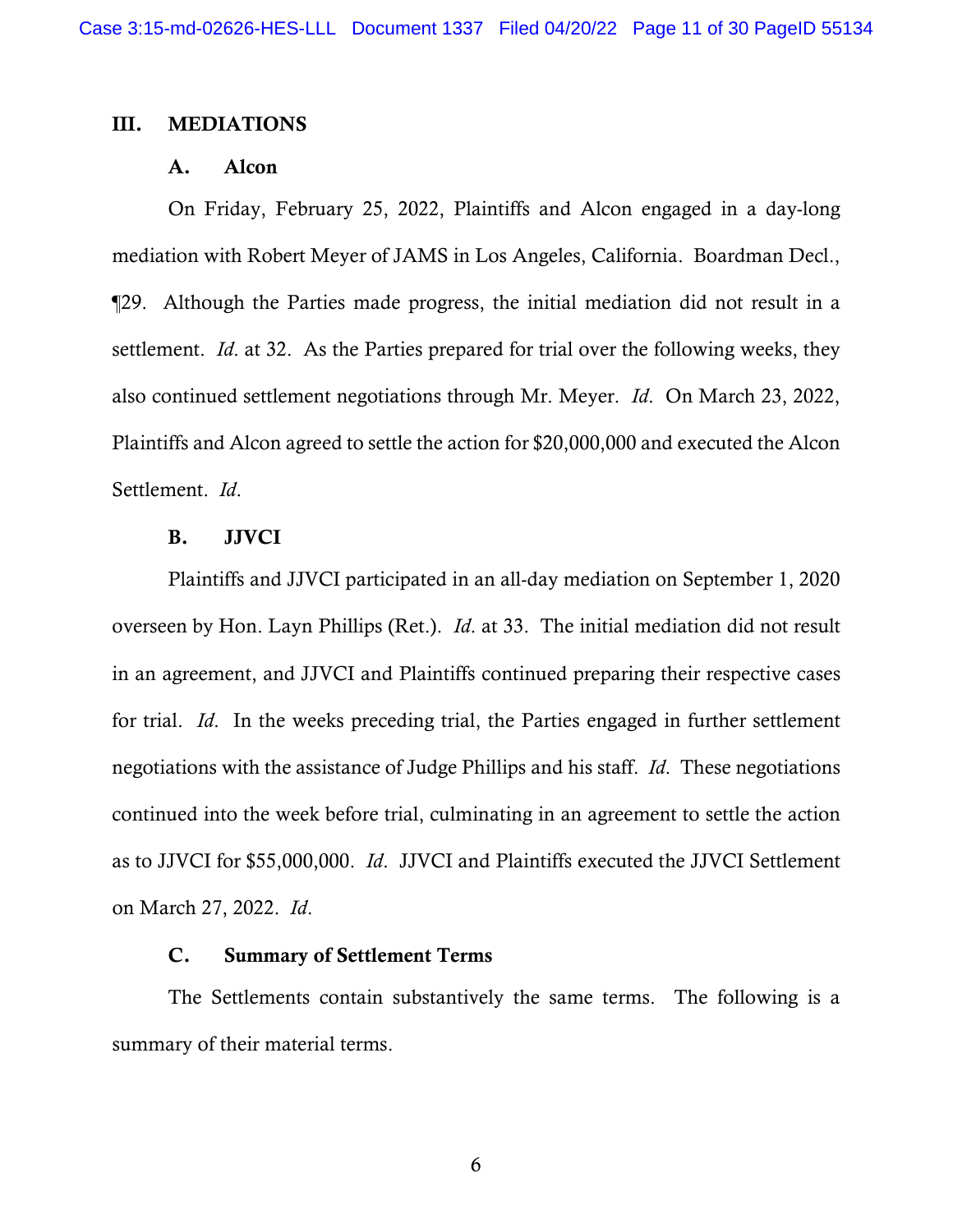## <span id="page-11-2"></span>1. The Settlement Classes

<span id="page-11-0"></span>The Settlement Classes are opt-out classes under Rule 23(b)(3) of the Federal

Rules of Civil Procedure. The Settlement Classes are identical to the certified ABB

Settlement Class and are defined as follows:

[A]ll persons and entities residing in the United States who made retail purchases of disposable contact lenses manufactured by Alcon, JJVC, CVI, or B&L during the Settlement Class Period for their own use and not for resale, where the prices for such contact lenses were subject to a "Unilateral Pricing Policy" and the purchase occurred during the period when the Unilateral Pricing Policy was in effect. Excluded from the Settlement Class are any purchases from l-800 Contacts of disposable contact lenses subject to B&L's Unilateral Pricing Policy, where the purchase occurred on or after July 1, 2015. Also excluded from the Settlement Class are Defendants, their parent companies, subsidiaries and affiliates, any alleged co-conspirators, all governmental entities, and any judges or justices assigned to hear any aspect of this action.

<span id="page-11-1"></span>Settlements, ¶1.35; *compare* ECF No. 1257 at 6-7.

## 2. Monetary Relief for the Benefit of the Class

The Alcon Settlement requires Alcon to deposit \$20,000,000 in cash into an

Escrow Account<sup>[4](#page-11-3)</sup> within 15 days following Preliminary Approval. Alcon Settlement,

¶3.1. The JJVCI Settlement Requires JJVCI to deposit \$55,000,000 in cash into an

Escrow Account within 15 days following Preliminary Approval. JJVCI Settlement,

¶3.1. The Alcon Settlement and JJVCI Settlement will be combined to create the Settlement Fund.

<span id="page-11-3"></span><sup>4</sup> As with the previously approved Settlements, Lead Counsel intend to use Huntington National Bank as Escrow Agent for the Alcon and JJVCI Settlement Fund, subject to Court approval.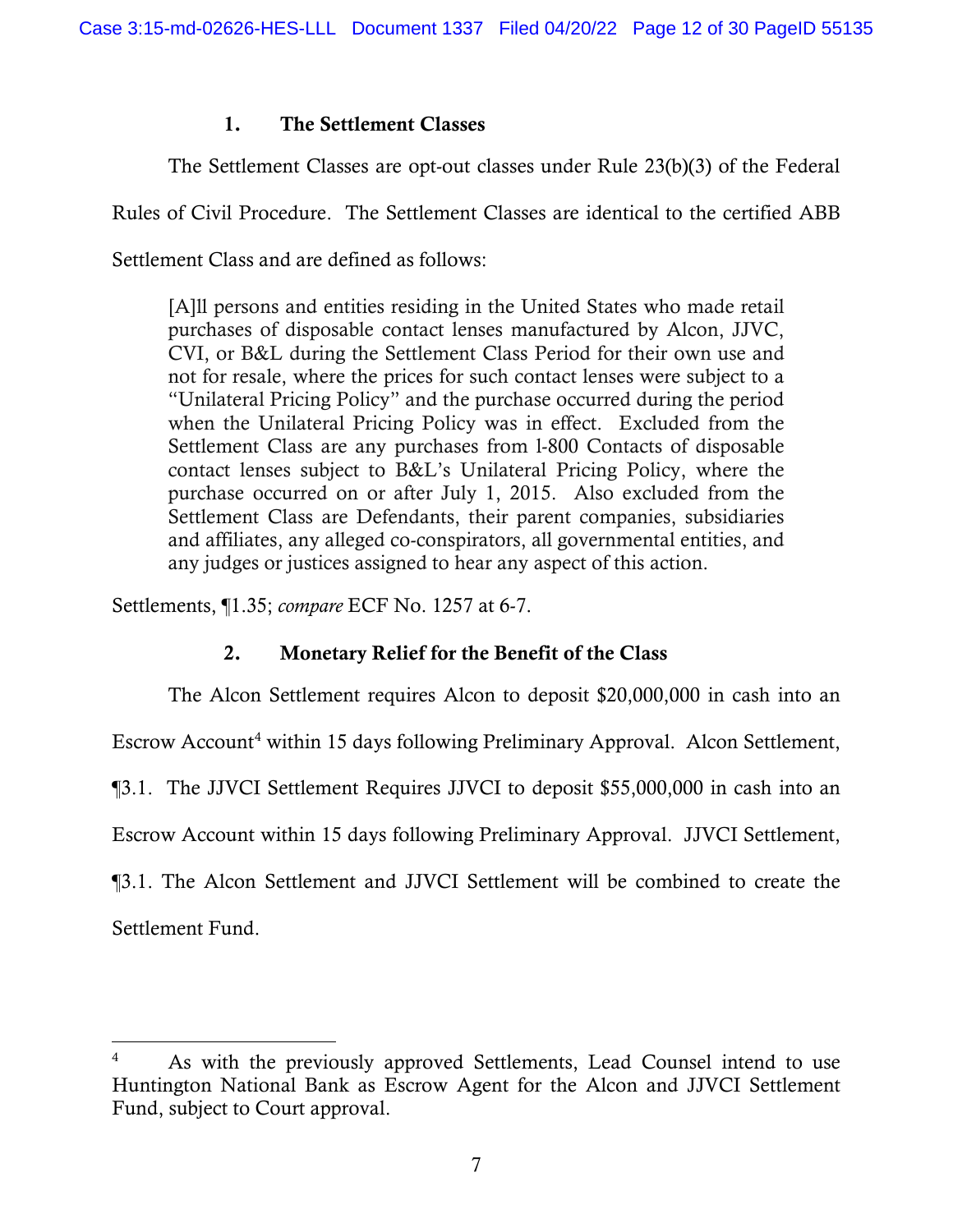The Net Settlement Fund – which Lead Counsel intend to distribute at a later date on a *pro rata* basis among eligible Settlement Class Members who do not opt-out ‒ is equal to the Settlement Fund plus any accrued interest and less: (i) the amount of any Fee and Expense Award and any Plaintiffs' Service Award (if requested and to the extent allowed by the Court); (ii) Class Notice and Administration Expenses; (iii) Taxes and Tax Expenses; and (iv) any other fees or expenses approved by the Court. Settlements, ¶1.16.

## 3. Class Release

<span id="page-12-0"></span>In exchange for the benefits conferred by the Settlements, all Settlement Class Members who do not timely opt-out will release Alcon and JJVCI from claims relating to the subject matter of the Action. The detailed release language is found in Section 7 of the Settlements.

#### 4. Settlement Termination

<span id="page-12-1"></span>Any party to a Settlement may terminate a Settlement if the Settlement is rejected or materially modified by the Court or by an appellate court. Settlements,  $\P 10.2.$ 

#### 5. Reimbursement of Class Representatives' Costs and Time

<span id="page-12-2"></span>Lead Counsel have not yet determined whether they will seek permission from the Court to reimburse the Class Representatives for the costs and time they have expended in this litigation. The Settlements provide that, prior to the deadline to optout or object to the Settlements, Lead Counsel may seek, and Alcon and JJVCI will not oppose, such reimbursements, which may include reimbursement of costs,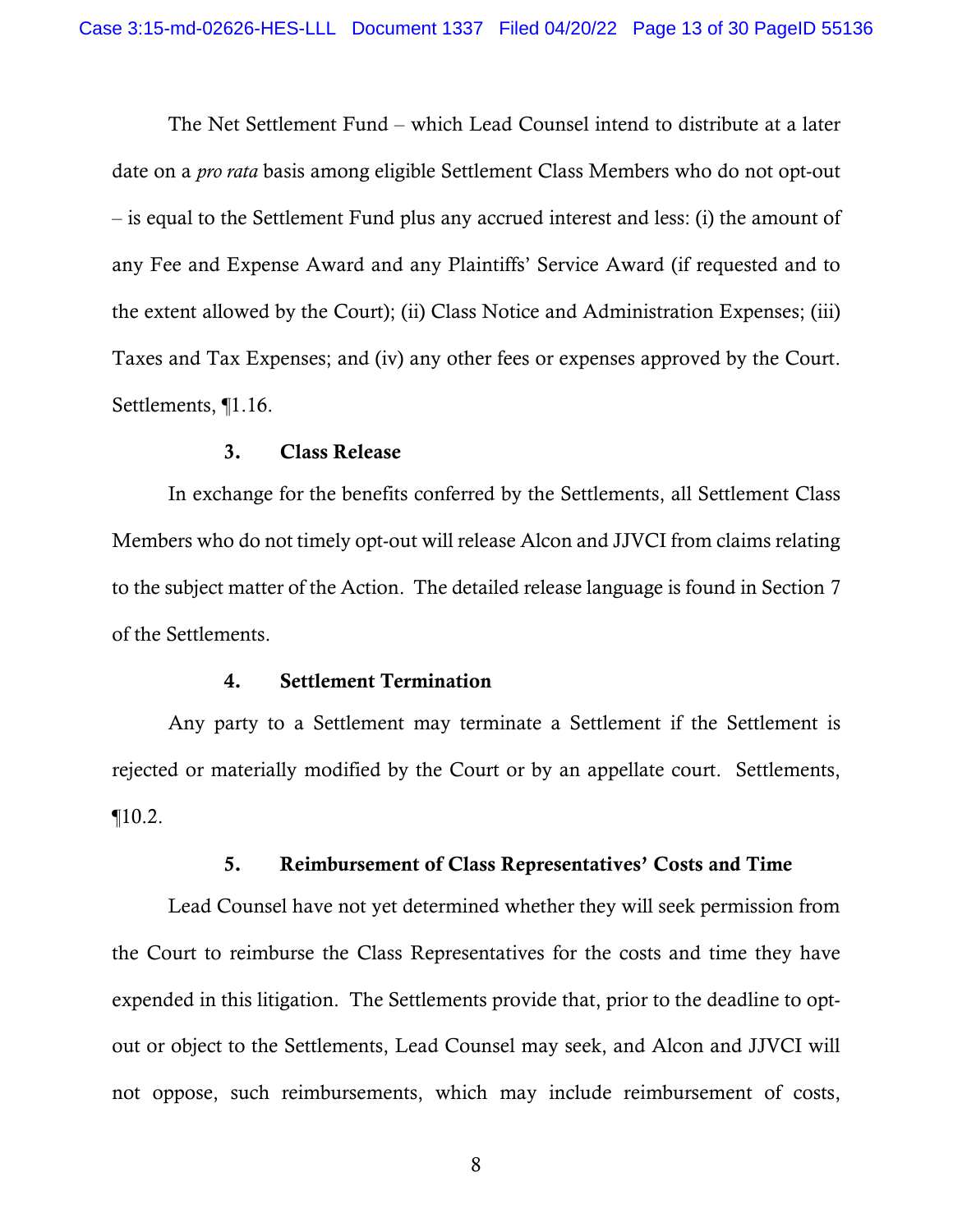expenses, and lost wages for the Class Representatives. Settlements, ¶9.2. If any such reimbursements are requested, Lead Counsel will do so as part of a motion filed at least 14 days before the deadline to opt-out or object to the Settlements. If the Court approves it, the costs will be reimbursed from the Settlement Fund. *Id*.

## 6. Attorneys' Fees and Costs

<span id="page-13-0"></span>The Settlements also provide that, prior to the deadline to opt-out or object to the Settlements, Lead Counsel may apply for, and Alcon and JJVCI will not oppose, attorneys' fees that represent a reasonable percentage of the Settlement Fund, plus reimbursement of litigation costs and expenses. Settlements, ¶9.1. Lead Counsel will file any motion for fees and costs at least 14 days before the deadline to opt-out or object to the Settlements.

#### 7. Notice and Distribution

<span id="page-13-1"></span>The Settlements provide that Claims Notice and Administration Expenses will be paid out of the Settlement Fund. Settlements, ¶¶1.16 & 8.2. The Settlements further provide that Lead Counsel, without further approval of Alcon or JJVCI, may pay from the Settlement Fund up to \$500,000 from each (\$1,000,000 total) to cover Class Notice and Administration Expenses, as well as Taxes and Tax Expenses associated with providing the foregoing. Settlements, ¶¶3.9, 8.1-8.2.

<span id="page-13-2"></span>Through this motion, Plaintiffs request that the Court authorize Lead Counsel to spend an additional \$500,000 (a total of \$1,500,000) of the Settlement Fund for Class Notice and Administration Expenses for the purposes of effectuating notice, claims, and distribution consistent with the Settlement Agreements and Rule 23. Any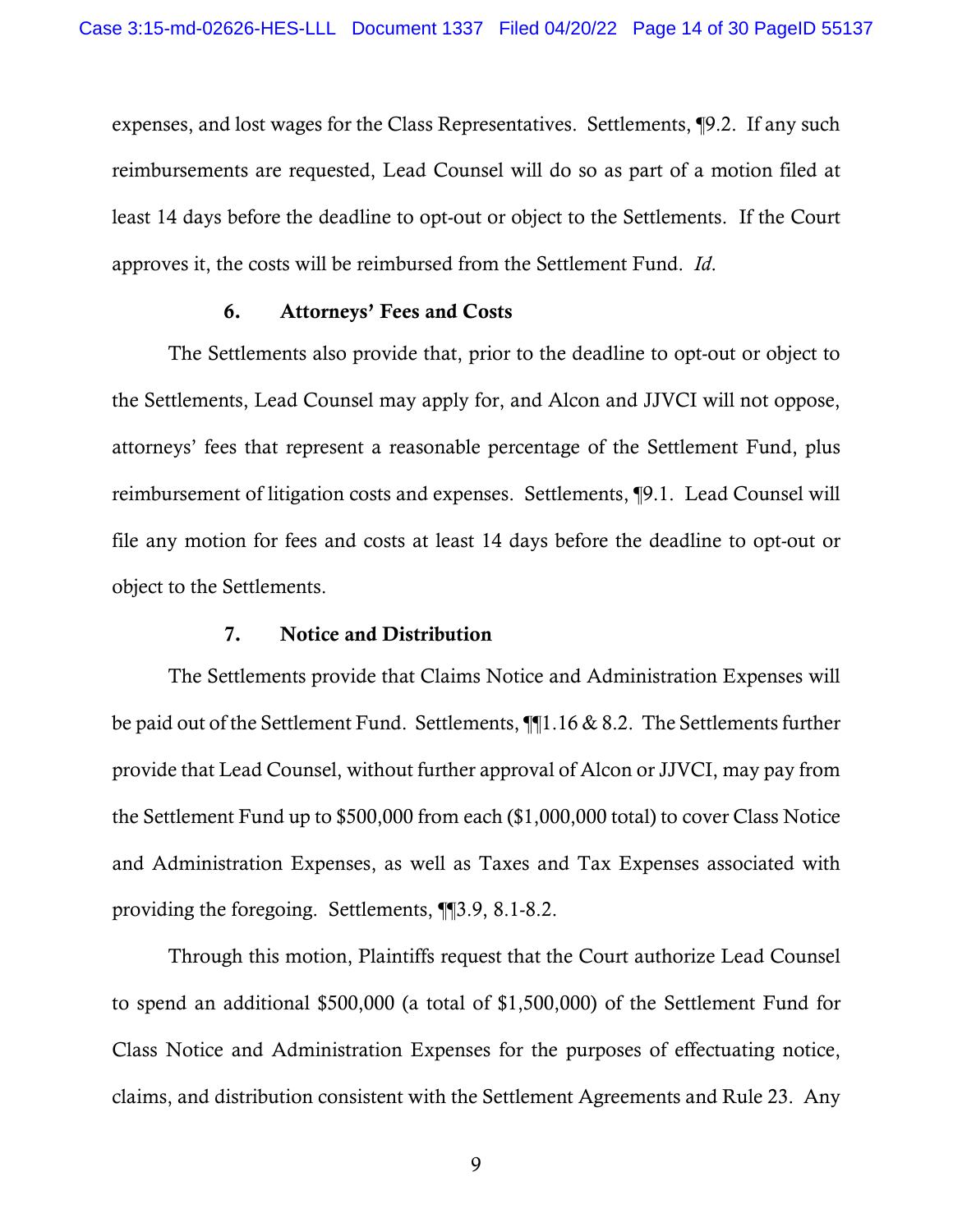notice, claims, and distribution costs above \$1,500,000 will only be paid from the Settlement Fund subject to further application by Lead Counsel and Court approval.

### <span id="page-14-0"></span>IV. LEGAL STANDARD

<span id="page-14-4"></span><span id="page-14-3"></span><span id="page-14-2"></span>Rule 23(e) of the Federal Rules of Civil Procedure requires judicial approval for the compromise of claims brought on a class basis. "Although class action settlements require court approval, such approval is committed to the sound discretion of the district court." *In re U.S. Oil and Gas Litig.*, 967 F.2d 489, 493 (11th Cir. 1992). In exercising that discretion, courts are mindful of the "strong judicial policy favoring settlement as well as by the realization that compromise is the essence of settlement." *Bennett v. Behring Corp.*, 737 F.2d 982, 986 (11th Cir. 1984). The policy favoring settlement is especially relevant in class actions and other complex matters, where the inherent costs, delays, and risks of continued litigation might otherwise overwhelm any potential benefit the class could hope to obtain. *See, e.g*., *Ass'n for Disabled Americans, Inc. v. Amoco Oil Co.*, 211 F.R.D. 457, 466 (S.D. Fla. 2002) ("There is an overriding public interest in favor of settlement, particularly in class actions that have the well-deserved reputation as being most complex.") (citing *Cotton v. Hinton*, 559 F.2d 1326, 1331 (5th Cir. 1977)); *see also* 4 NEWBERG ON CLASS ACTIONS §11.41 (4th ed. 2002) (citing cases).

<span id="page-14-6"></span><span id="page-14-5"></span><span id="page-14-1"></span>The purpose of preliminary evaluation of proposed class action settlements is to determine whether the settlement is within the "range of reasonableness." 4 NEWBERG ON CLASS ACTIONS §11.26. Prior to final approval, courts undertake a twostep process that includes (1) preliminary approval and (2) a subsequent fairness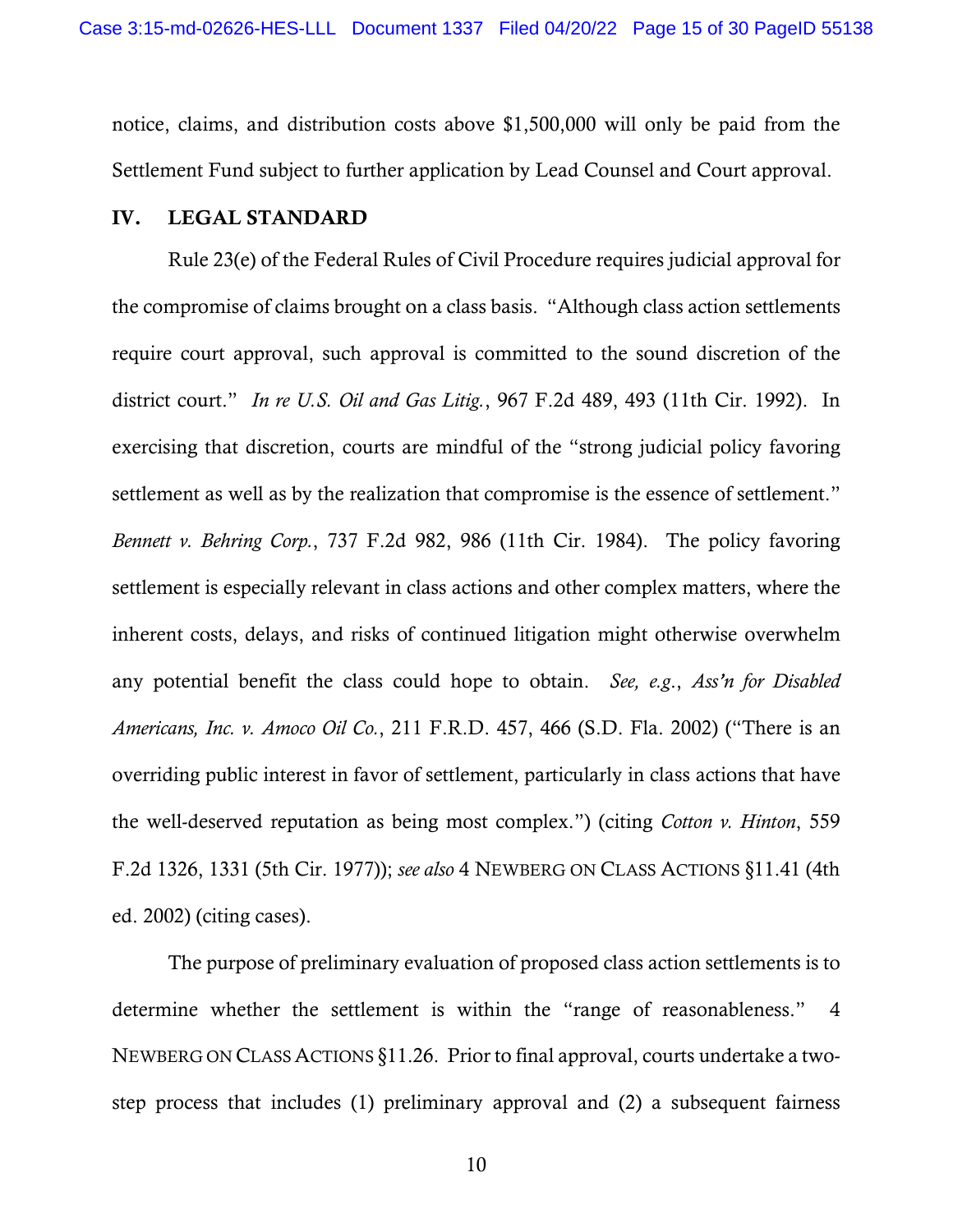<span id="page-15-1"></span>hearing. *See Holman v. Student Loan Xpress, Inc.*, No. 8:08-cv-305-T-23MAP, 2009 WL 4015573, at \*4 (M.D. Fla. Nov. 19, 2009).

<span id="page-15-3"></span><span id="page-15-2"></span>"Preliminary approval is appropriate where the proposed settlement is the result of the parties' good faith negotiations, there are no obvious deficiencies and the settlement falls within the range of reason." *Smith v. Wm. Wrigley Jr. Co.*, No. 09-cv-60646, 2010 WL 2401149, at \*2 (S.D. Fla. June 15, 2010). Courts in this District have likewise recognized that "[p]reliminary approval of a settlement agreement requires only an 'initial evaluation' of the fairness of the proposed settlement on the basis of the written submissions." *Pierre–Val v. Buccaneers Ltd. P'ship*, No. 8:14–cv–01182–CEH, 2015 WL 3776918, at \*1 (M.D. Fla. June 17, 2015). Moreover, "[a] proposed settlement should be preliminarily approved if it is 'within the range of possible approval' or, in other words, [if] there is 'probable cause' to notify the class of the proposed settlement." *Id.* (citing *Fresco v. Auto Data Direct, Inc.*, No. 03-61063, 2007 WL 2330895, at \*4 (S.D. Fla. May 14, 2007)).

<span id="page-15-4"></span><span id="page-15-0"></span>In addition to the factors enumerated by Rule 23(e), courts in this Circuit have also looked to the six factors set forth in *Bennett* (the "Bennett Factors") to determine whether a settlement is fair, adequate, and reasonable: "(1) the likelihood of success at trial; (2) the range of possible recovery; (3) the point on or below the range of possible recovery at which a settlement is fair, adequate and reasonable; (4) the complexity, expense and duration of litigation; (5) the substance and amount of opposition to the settlement; and (6) the stage of proceedings at which the settlement was achieved." *Bennett*, 737 F.2d at 986. Some courts have engaged in a "preliminary evaluation" of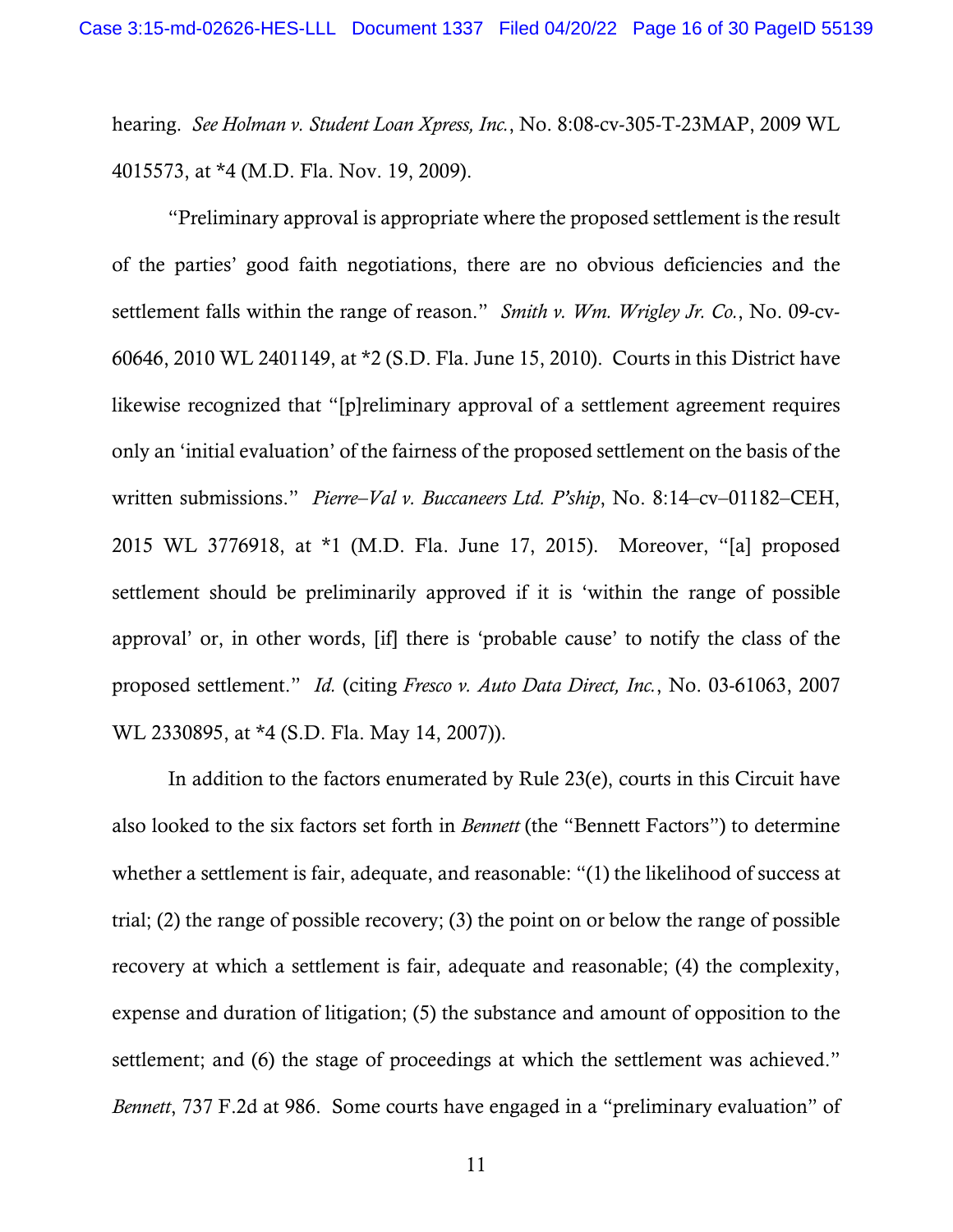<span id="page-16-2"></span>these factors to determine whether the settlement falls within the range of reason at the preliminary approval stage. *See, e.g.*, *Smith*, 2010 WL 2401149, at \*2.[5](#page-16-4)

Neither formal notice nor a hearing is required at the preliminary-approval stage; the Court may grant such relief upon an informal application by the settling parties and may conduct any necessary hearing in court or in chambers, at the Court's discretion. *See* MANUAL FOR COMPLEX LIT., Fourth §13.14 (4th ed. 2004).

### <span id="page-16-1"></span><span id="page-16-0"></span>V. ARGUMENT

## <span id="page-16-3"></span>A. The Settlements Satisfy the Criteria for Preliminary Approval

Each of the relevant factors weighs heavily in favor of preliminary approval. First, the Settlements were reached after fact discovery was complete and on the eve of trial. The Settlements were thus the product of informed and competent counsel, who conducted arm's-length negotiations in the absence of collusion. Boardman Decl.,  $\P{44}$ . Furthermore, a preliminary review of the factors related to the fairness, adequacy, and reasonableness of the Settlements demonstrate that they fit well within the range of reasonableness and thus merit preliminary approval.

Any settlement requires the parties to balance the merits of the claims and defenses against the risks of continued litigation and delay. Plaintiffs and Lead Counsel believe that their claims are meritorious, and that Plaintiffs would prevail at trial. The Settling Defendants dispute Plaintiffs' claims, deny liability, and have

<span id="page-16-4"></span><sup>&</sup>lt;sup>5</sup> Lead Counsel do not address the fifth factor related to objections to the Settlements because, at the preliminary-approval stage, notice has not yet been disseminated.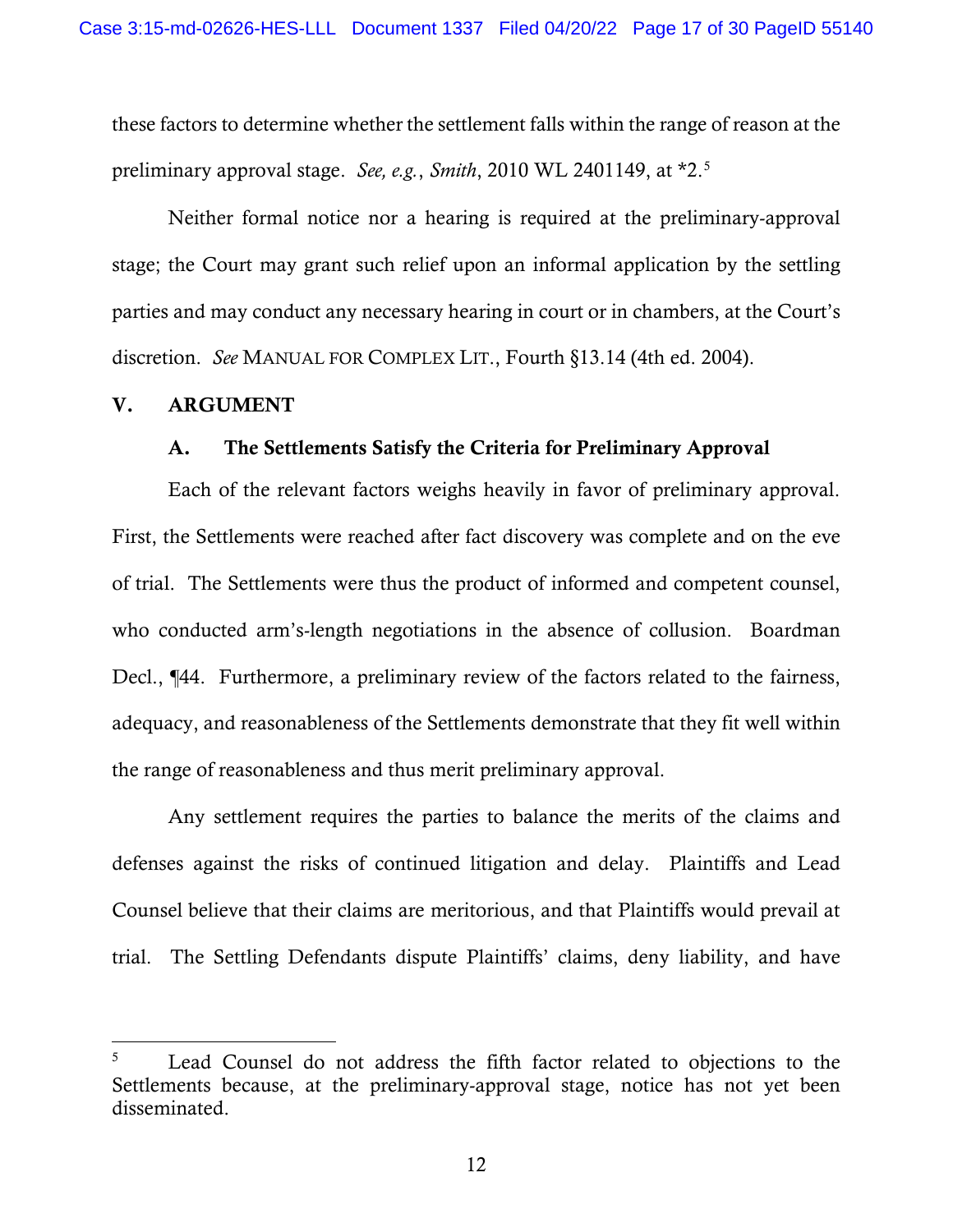continued to litigate vigorously. Under these circumstances, the Parties concluded that the benefits of the Settlements outweigh the risks and uncertainties of continued litigation, including the risks, time, and expenses associated with completing trial and final appellate review, particularly in the context of a large and complex antitrust multi-district litigation. *Id*., ¶45.

## <span id="page-17-2"></span><span id="page-17-1"></span><span id="page-17-0"></span>B. Both Settlements are the Product of Good-Faith, Informed, and Arm's-Length Negotiations

<span id="page-17-3"></span>A class action settlement should be approved so long as a district court finds that "the settlement is fair, adequate and reasonable and is not the product of collusion between the parties." *Cotton*, 559 F.2d 1326 at 1330; *see also Lipuma v. Am. Express Co.*, 406 F. Supp. 2d 1298, 1318-19 (S.D. Fla. 2005) (approving class settlement where the "benefits conferred upon the Class are substantial, and are the result of informed, armslength negotiations by experienced Class Counsel"). The policy favoring settlement is especially relevant in class actions and other complex matters, where the inherent costs, delays, and risks of continued litigation might otherwise overwhelm any potential benefit the class could hope to obtain. *See Turner v. Gen. Elec. Co.*, No. 2:05- CV-186-FTM-99DNF8, 2006 WL 2620275, at \*2 (M.D. Fla. Sept. 13, 2006) ("Settlement 'has special importance in class actions with their notable uncertainty, difficulties of proof, and length. Settlements of complex cases contribute greatly to the efficient utilization of scarce judicial resources, and achieve the speedy resolution of justice. . . .'") (quoting *Behrens v. Wometco Enters., Inc.*, 118 F.R.D. 534, 538 (S.D. Fla.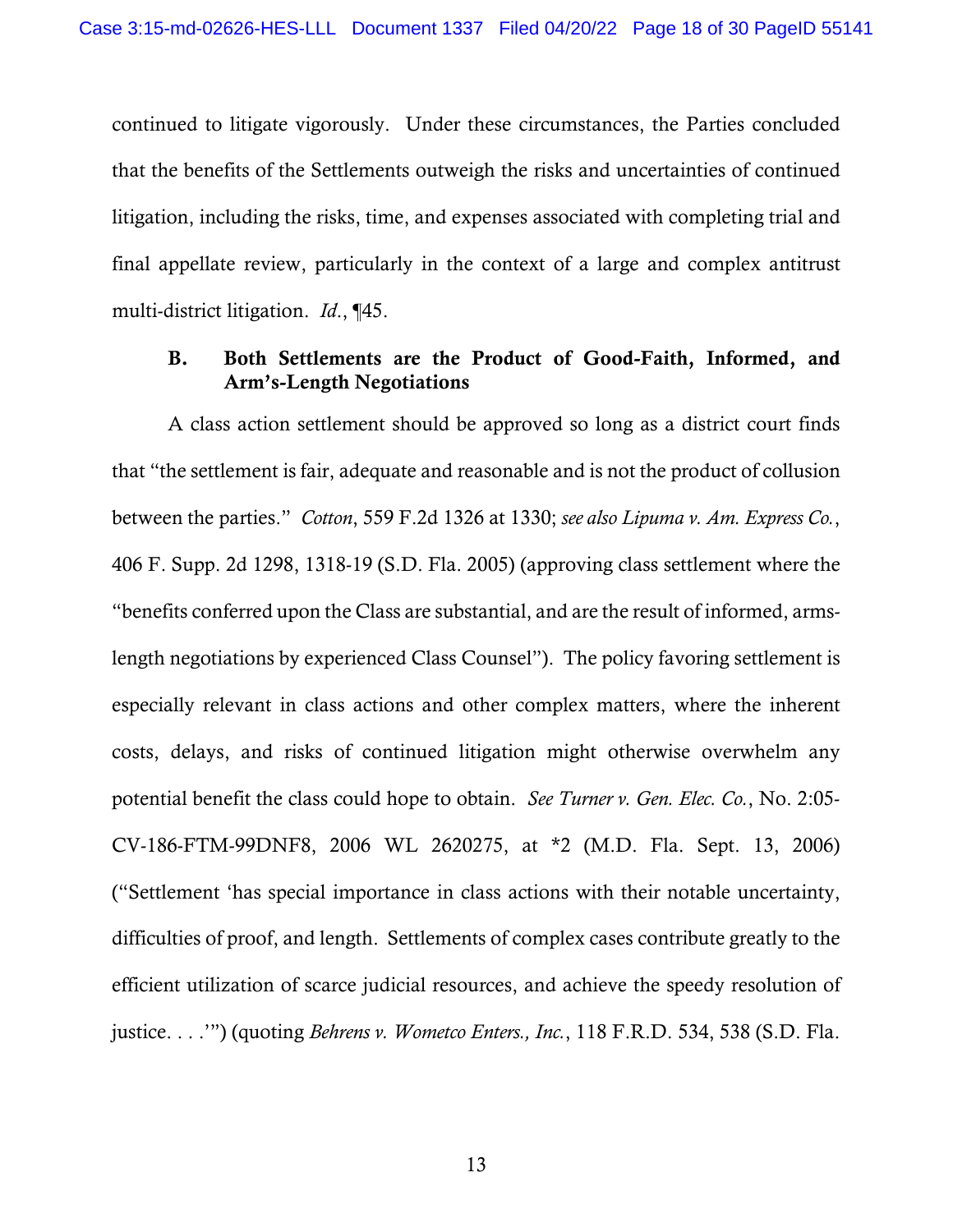1988), *aff'd*, 899 F.2d 21 (11th Cir. 1990)); *see also* 4 NEWBERG ON CLASS ACTIONS §11.41.

Both Settlements are the result of intensive, arm's-length negotiations, overseen by skilled mediators and experienced attorneys who are familiar with the legal and factual claims asserted in this litigation and the arguments advanced by the Parties. Boardman Decl., ¶46. Plaintiffs and Alcon engaged in settlement discussions with Mr. Meyer regarding the strengths and weaknesses of their respective cases and submitted detailed mediation briefs. *Id*. The same was true of the settlement discussions with JJVCI and Judge Philips. *Id*.

Furthermore, Lead Counsel have extensive experience in the litigation, certification, trial, and settlement of nationwide antitrust class actions. *Id*., ¶47. Lead Counsel zealously represented their clients throughout this litigation including, *inter alia*, prevailing at the motion-to-dismiss stage and overseeing expansive discovery involving more than 4.1 million pages of documents and 68 depositions. *Id*., ¶16. Plaintiffs ultimately prevailed at class certification and summary judgment, where this Court found that Lead Counsel "are skilled and adequate in all respects." ECF No. 940 at 127.

In negotiating the Settlements, Lead Counsel had the benefit of years of experience and a deep familiarity with the facts of the case, as well as other cases involving similar claims. Lead Counsel conducted a thorough investigation and analysis of Plaintiffs' claims and engaged in extensive discovery with both Alcon and JJVCI. Boardman Decl., ¶¶6, 47-48. Lead Counsel's review of that discovery enabled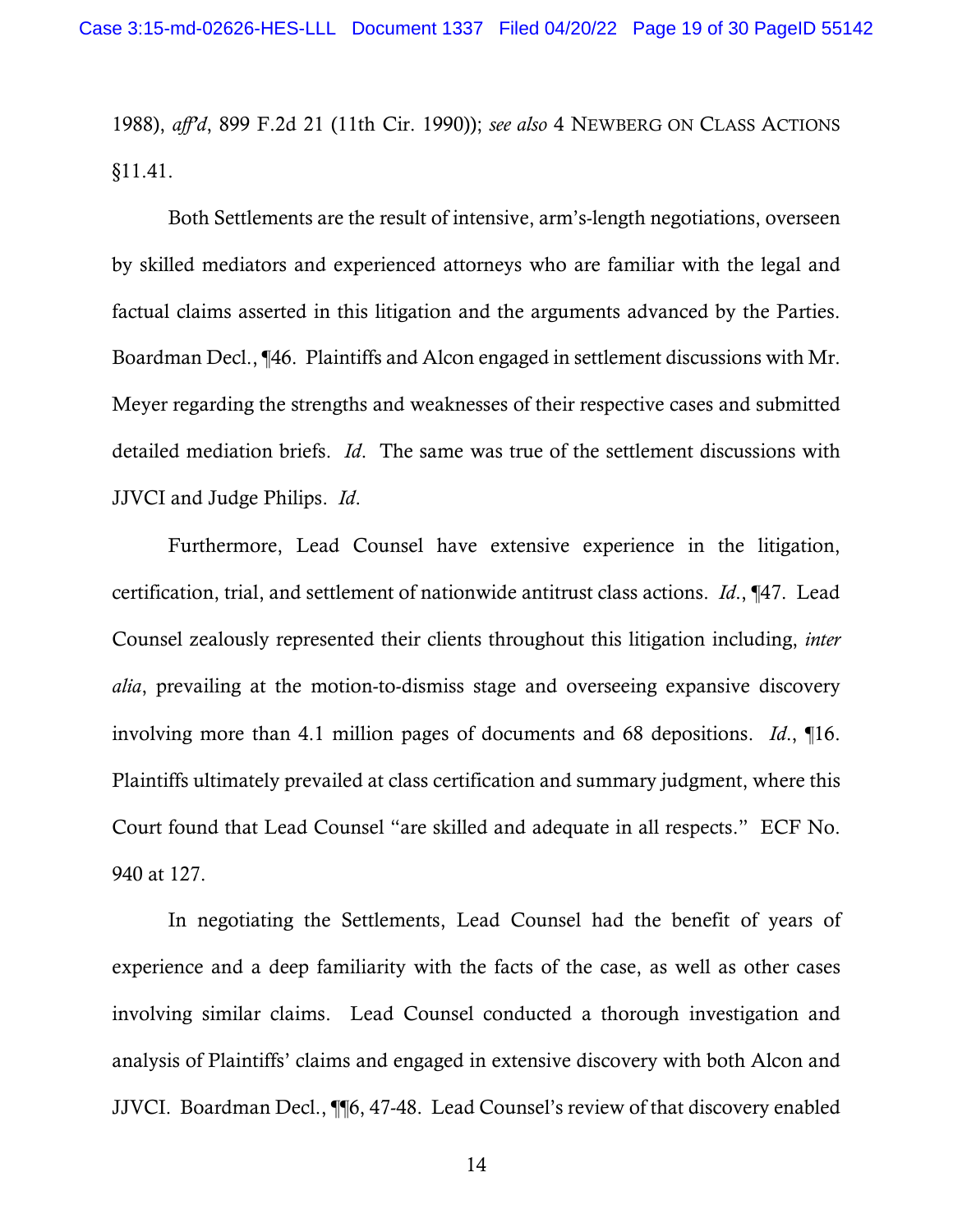<span id="page-19-2"></span>them to assess the evidence related to the key issues in the case and prepared them for well-informed settlement negotiations. *See Francisco v. Numismatic Guaranty Corp. of Am.*, No. 06-61677, 2008 WL 649124, at \*11 (S.D. Fla. Jan. 31, 2008) (stating that "Class Counsel had sufficient information to adequately evaluate the merits of the case and weigh the benefits against further litigation" where counsel conducted two 30(b)(6) depositions and obtained "thousands" of pages of documentary discovery).

## C. Both Settlements Are Fair, Adequate, and Reasonable

<span id="page-19-0"></span>The Court may conduct a preliminary review of the *Bennett* factors to determine whether the Settlements fall within the "range of reason" such that notice and a final hearing as to the fairness, adequacy, and reasonableness of the Settlements are warranted.

## 1. Likelihood of Success at Trial

<span id="page-19-3"></span><span id="page-19-1"></span>Plaintiffs and Lead Counsel are confident in the strength of their case but are also aware of the defenses available to Alcon and JJVCI and the risks inherent in trial and post-judgment appeal. As noted above, Plaintiffs defeated Defendants' dismissal motions, successfully certified litigation classes, and prevailed at summary judgment. The success of Plaintiffs' claims, however, turn on questions that would arise again at trial and during any post-judgment appeal. Under the circumstances, Lead Counsel appropriately determined that the relief provided by the Settlements outweigh the risks of continued litigation and the potential delay of appeals. Boardman Decl., ¶48; *Lipuma*, 406 F. Supp. 2d at 1322 (noting the likelihood that appellate proceedings could delay class recovery "strongly favor[s]" approval of a settlement).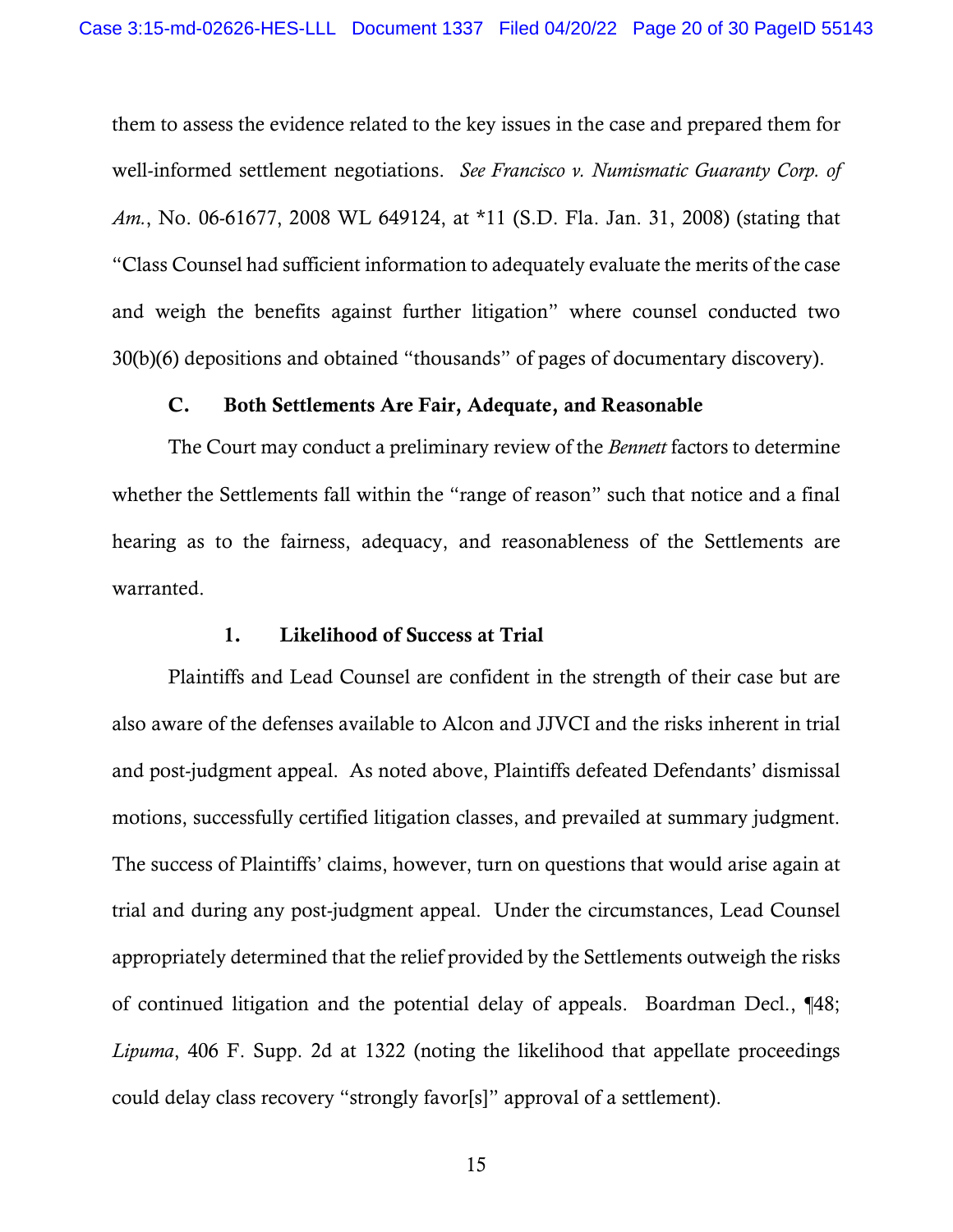## <span id="page-20-2"></span>2. Range of Possible Recovery and the Point on or Below the Range of Recovery at Which a Settlement Is Fair

<span id="page-20-0"></span>When evaluating "the terms of the compromise in relation to the likely benefits of a successful trial . . . the trial court is entitled to rely upon the judgment of experienced counsel for the parties." *Cotton*, 559 F.2d at 1330. "Indeed, the trial judge, absent fraud, collusion, or the like, should be hesitant to substitute its own judgment for that of counsel." *Id*.

<span id="page-20-1"></span>Courts have determined that settlements may be reasonable even where plaintiffs recover only part of their actual losses. *See Behrens*, 118 F.R.D. at 542 ("[T]he fact that a proposed settlement amounts to only a fraction of the potential recovery does not mean the settlement is unfair or inadequate."). "[T]he existence of strong defenses to the claims presented makes the possibility of a low recovery quite reasonable." *Lipuma*, 406 F. Supp. 2d at 1323.

<span id="page-20-3"></span>The \$20,000,000 cash recovery provided for in the Alcon Settlement and the \$55,000,000 cash recovery provided for in the JJVCI Settlement are excellent results, particularly given the complexity of the litigation and the significant risks and barriers of a jury trial and appellate review. Both Settlements are significantly larger in value than the previous settlements reached with the other Manufacturers: CVI (\$3 million) and B&L (\$10 million).

Finally, based on the analysis of Plaintiffs' expert, Dr. Michael Williams, the \$20,000,000 Alcon Settlement represents between 44.6%-77.7% of the Settlement Class Members' possible single vertical damages recovery against Alcon. Boardman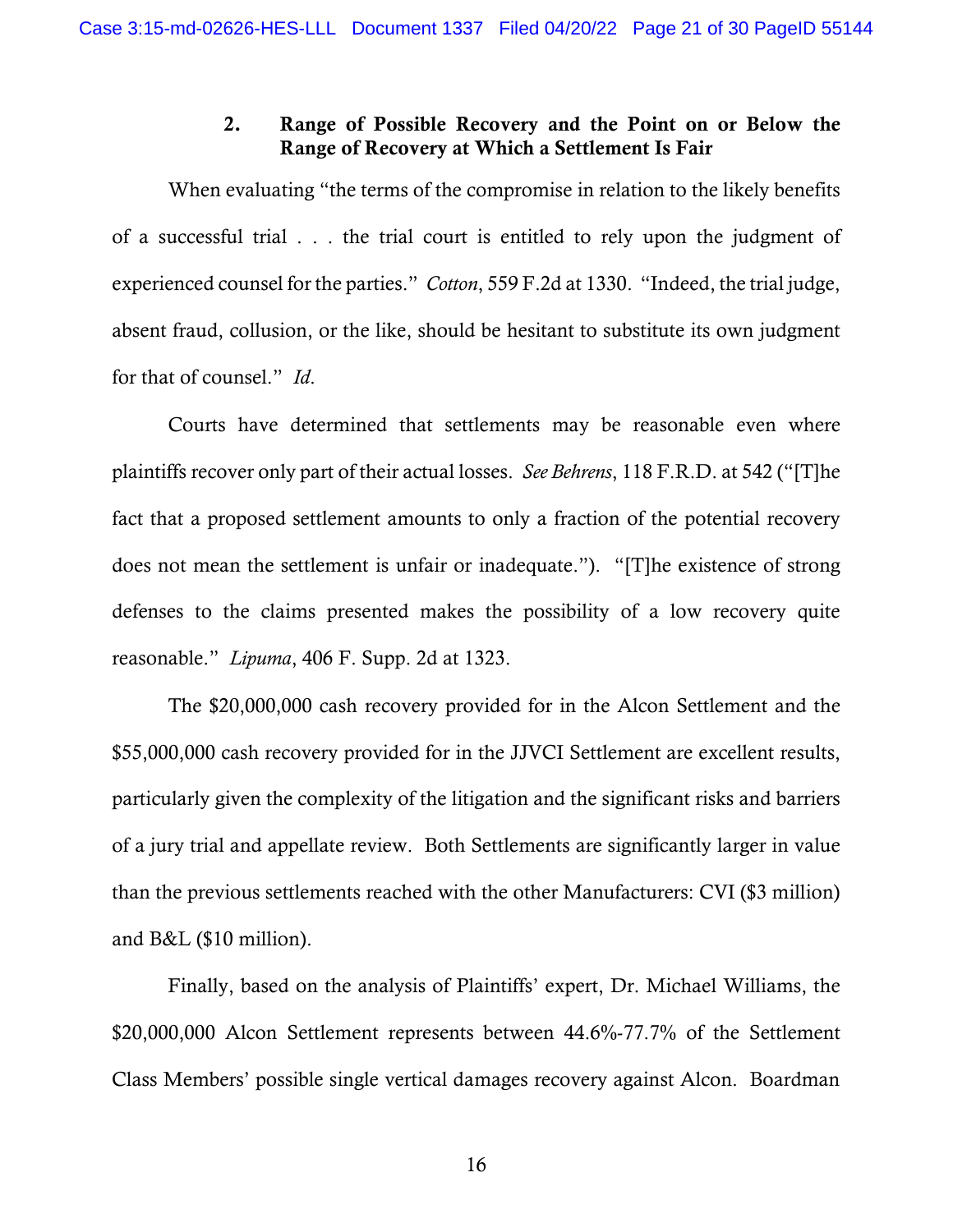Decl., ¶37. And the \$55,000,000 JJVCI settlement represents between 22.3%-33.7% of the Settlement Class Members' possible single vertical damages recovery against JJVCI.[6](#page-21-3) *Id*. at 37. In light of Alcon's and JJVCI's defenses, and the challenging and unpredictable path towards recovery that Settlement Class Members would face absent a settlement, these settlement values are a wonderful result for the Settlement Classes and represent a fair and reasonable recovery.

## 3. Complexity, Expense, and Duration of Litigation

<span id="page-21-0"></span>Trying Plaintiffs' claims before a jury and litigating the likely post-judgment appeals would tax the court system and require a substantial expenditure of public and private resources. Thus, the Settlements are the best vehicle for Settlement Class Members to receive the relief to which they are entitled in a prompt and efficient manner. These considerations, and the other considerations noted above, militate in favor of the Settlements.

#### 4. Stage of the Proceedings

<span id="page-21-2"></span><span id="page-21-1"></span>Courts consider the stage of proceedings at which settlement is achieved "to ensure that Plaintiffs had access to sufficient information to adequately evaluate the merits of the case and weigh the benefits of settlement against further litigation." *Lipuma*, 406 F. Supp. 2d at 1324.

<span id="page-21-3"></span>For comparison, the \$10,000,000 recovery from B&L represented between 63.5% and 72.4% of the Settlement Class Members' estimated damages recovery as against B&L. *Id*.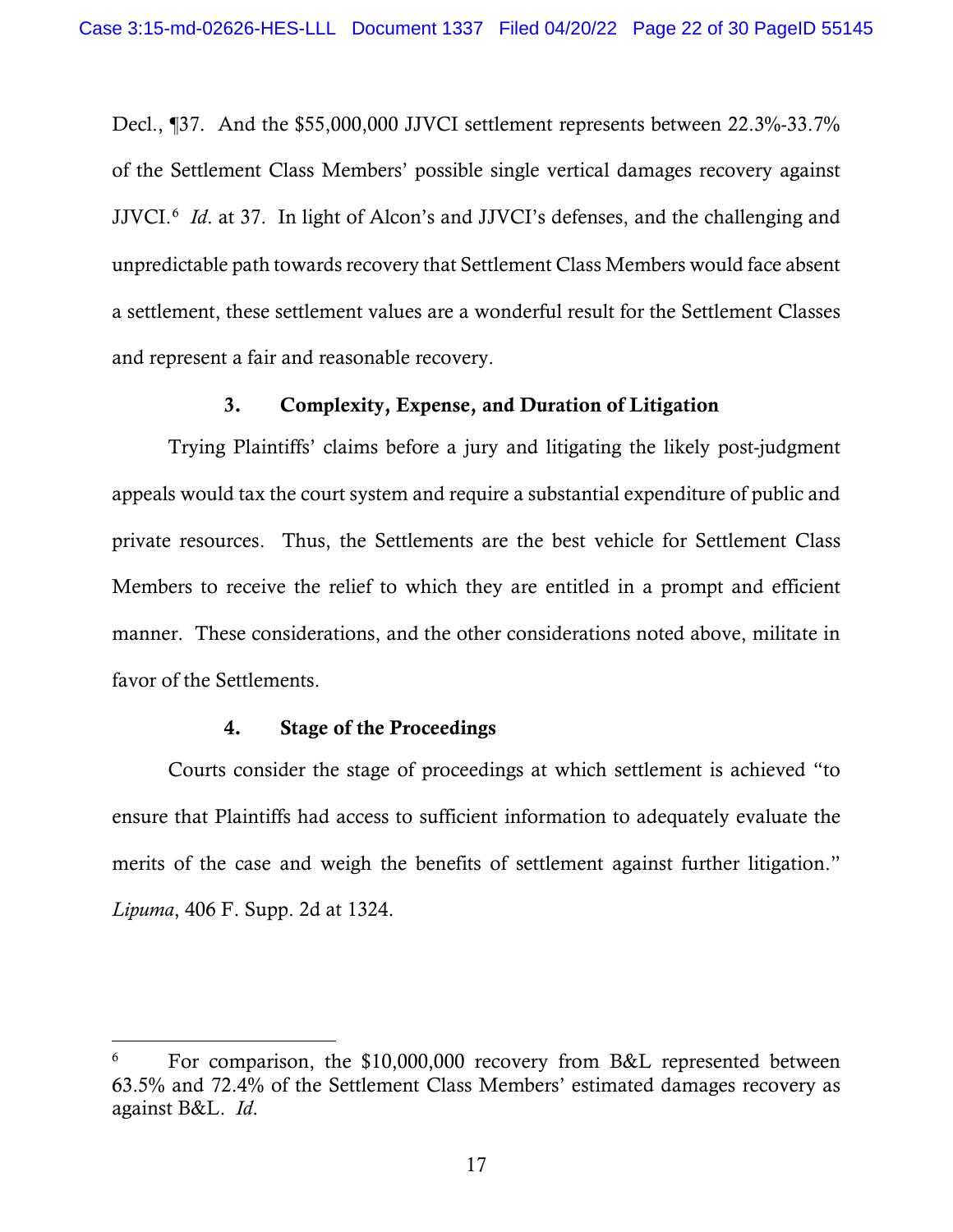The Settlements were reached after over seven years of litigation including extensive pretrial discovery and motion practice, as well as the production and review of more than 4.1 million pages of documents. The Parties took 68 depositions and engaged in contested expert discovery and motions to exclude Plaintiffs' experts. Boardman Decl., ¶17. Further, the Parties litigated motions to dismiss, class certification, motions for summary judgment, motions *in limine*, and other pre-trial briefing, which continued until the eve of trial. As a result, Lead Counsel were wellpositioned to evaluate the strengths and weaknesses of the Parties' claims and their prospects for success at trial and on appeal. *See In re Amgen Inc. Sec. Litig.*, No. CV-07- 2536, 2016 WL 10571773, at \*4 (C.D. Cal. Oct. 25, 2016) ("Given that . . . this case was on the verge of trial at the time of the settlement, the Court finds that Class Representative had enough information to make an informed decision about settlement based on the strengths and weaknesses of its case. This factor thus weighs in favor of granting final approval.").

### <span id="page-22-1"></span>D. The Court Should Certify the Proposed Settlement Classes

<span id="page-22-2"></span><span id="page-22-0"></span>The Court should certify the Alcon and JJVCI Settlement Classes because they satisfy Fed. R. Civ. P. 23 and are identical to the ABB settlement class that the Court already certified. In granting final approval to the ABB Settlement, the Court certified an identical settlement class under Rule 23 and held as follows:

> (a) Pursuant to Rule 23(a)(1), the Court determines that the Settlement Class Members are so numerous that their joinder before the Court would be impracticable.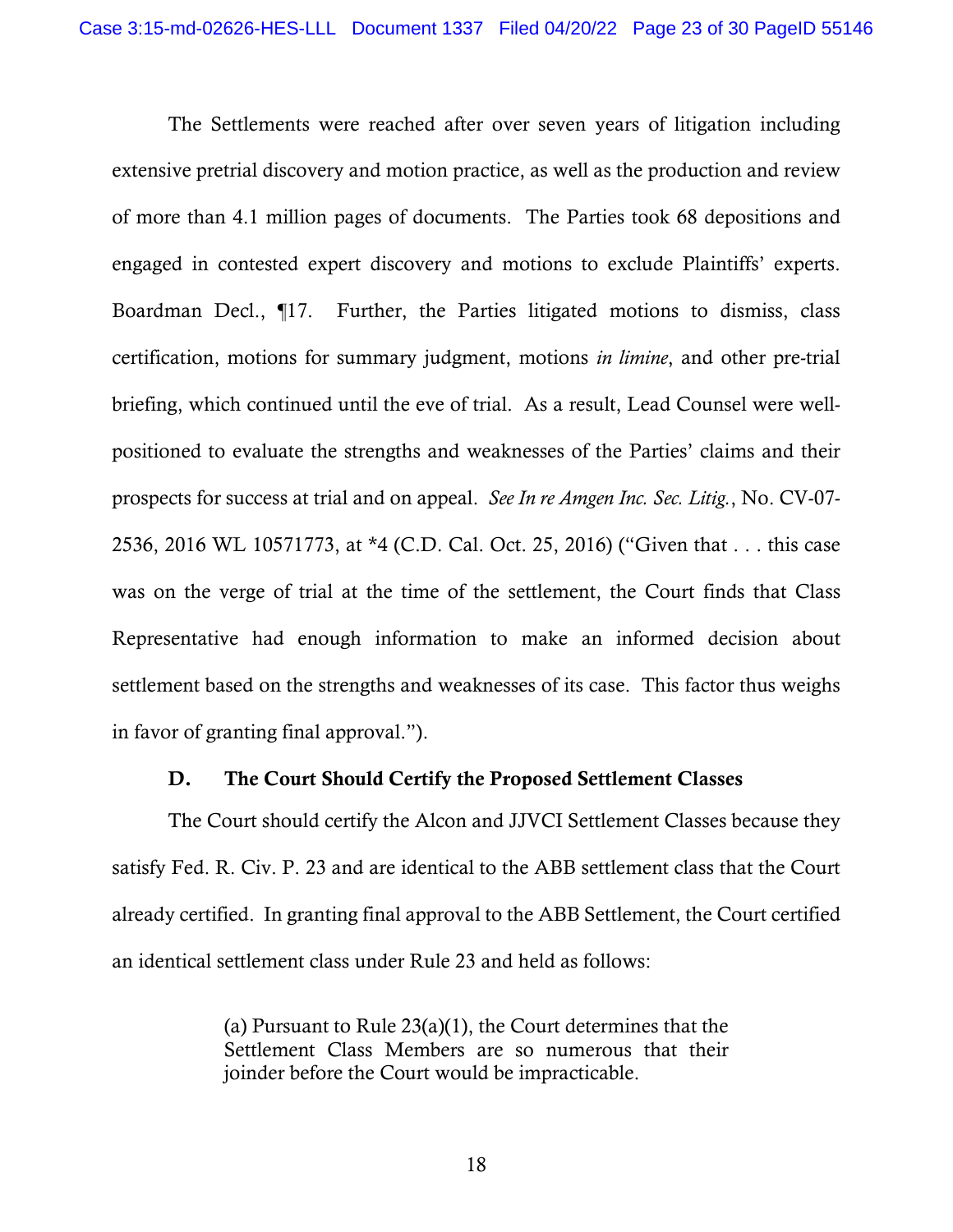(b) Pursuant to Rule 23(a)(2), the Court determines that there are one or more questions of fact or law common to the Settlement Class.

(c) Pursuant to Rule 23(a)(3), the Court determines that Plaintiffs' claims are typical of the claims of the Settlement Class.

(d) Pursuant to Rule  $23(a)(4)$ , the Court determines that Plaintiffs will fairly and adequately protect the interests of the Settlement Class. Plaintiffs are certified as class representatives.

(e) Pursuant to Rule 23(b)(3), the Court determines that common questions of law and fact predominate over questions affecting only individual members of the Settlement Class.

(f) Also pursuant to Rule 23(b)(3), the Court determines that a class action is superior to other available methods for the fair and efficient adjudication of this Action with respect to the Settlement Class.

ECF No. 1257 at 7-8. Given that the Alcon and JJVCI Settlement Classes are identical

to the previously certified ABB Settlement Class, certification is appropriate here for

<span id="page-23-0"></span>the same reasons.

## E. The Court Should Approve the Proposed Notice Plan, Which Is Substantially the Same as the Notice Plan the Court Approved for the B&L, CVI, and ABB Settlements

Plaintiffs previously sought, and obtained approval of, a notice plan that

provided putative members of the CVI Settlement Class, the B&L Settlement Class,

the ABB Settlement Class, and the Litigation Classes of their rights, including the

opportunity to opt-out. *See* ECF Nos. 1011, 11037, 1046, 1164, 1215, and 1224.

Plaintiffs intend to use effectively the same notice plan for the Alcon and JJVCI

Settlements, with two important additions. First, class members that have provided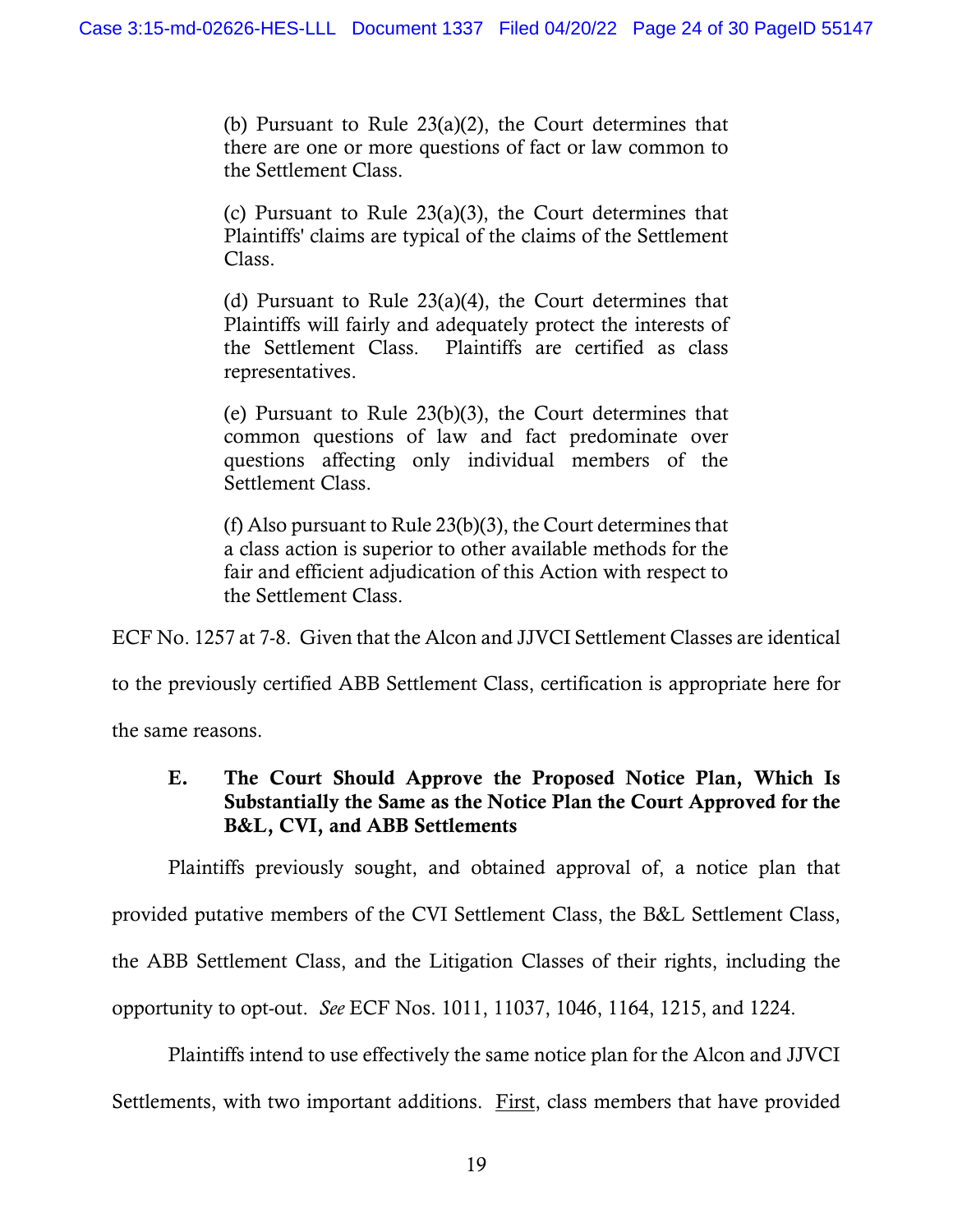their email addresses to the claims administrator (*e.g.*, class members who submitted an electronic claim in one of the earlier settlements) will receive notice to the email account they already provided. Second, class members who have made a timely and valid claim in any of the B&L, CVI, and ABB settlements will be informed that they do not need to make another claim in the Alcon or JJVCI Settlements; they will be able to benefit without taking any further action. Using the same general means of notice as the previous settlements with these two additions will promote efficiency, streamline costs, and avoid confusion.

Like before, Plaintiffs' proposed notice plan features a multi-layered approach incorporating direct mailings, email, social media ads, and traditional publication notice. Azari Decl., ¶¶9-32. Plaintiffs' proposed notice provider and claims administrator, Epiq, estimates that the various components of the Notice Plan will "effectively reach at least an estimated 70% of the Classes (users of disposable contact lenses)." Azari Decl., ¶13.

<span id="page-24-2"></span><span id="page-24-1"></span><span id="page-24-0"></span>Courts routinely approve similar multi-layered notice programs. *See Morgan v. Public Storage*, 301 F. Supp. 3d 1237, 1261-66 (S.D. Fla. 2016) (notice primarily by email and newspaper advertising); *In re Pool Prods. Distrib. Mkt. Antitrust Litig*., 310 F.R.D. 300, 317-8 (E.D. La. 2015) (email, digital ads, and print publication). In addition, courts have consistently recognized that, in cases such as this where direct contact information is not available for all class members, "due process does not require that class members actually receive notice." *Juris v. Inamed Corp.*, 685 F.3d 1294, 1321 (11th Cir. 2012).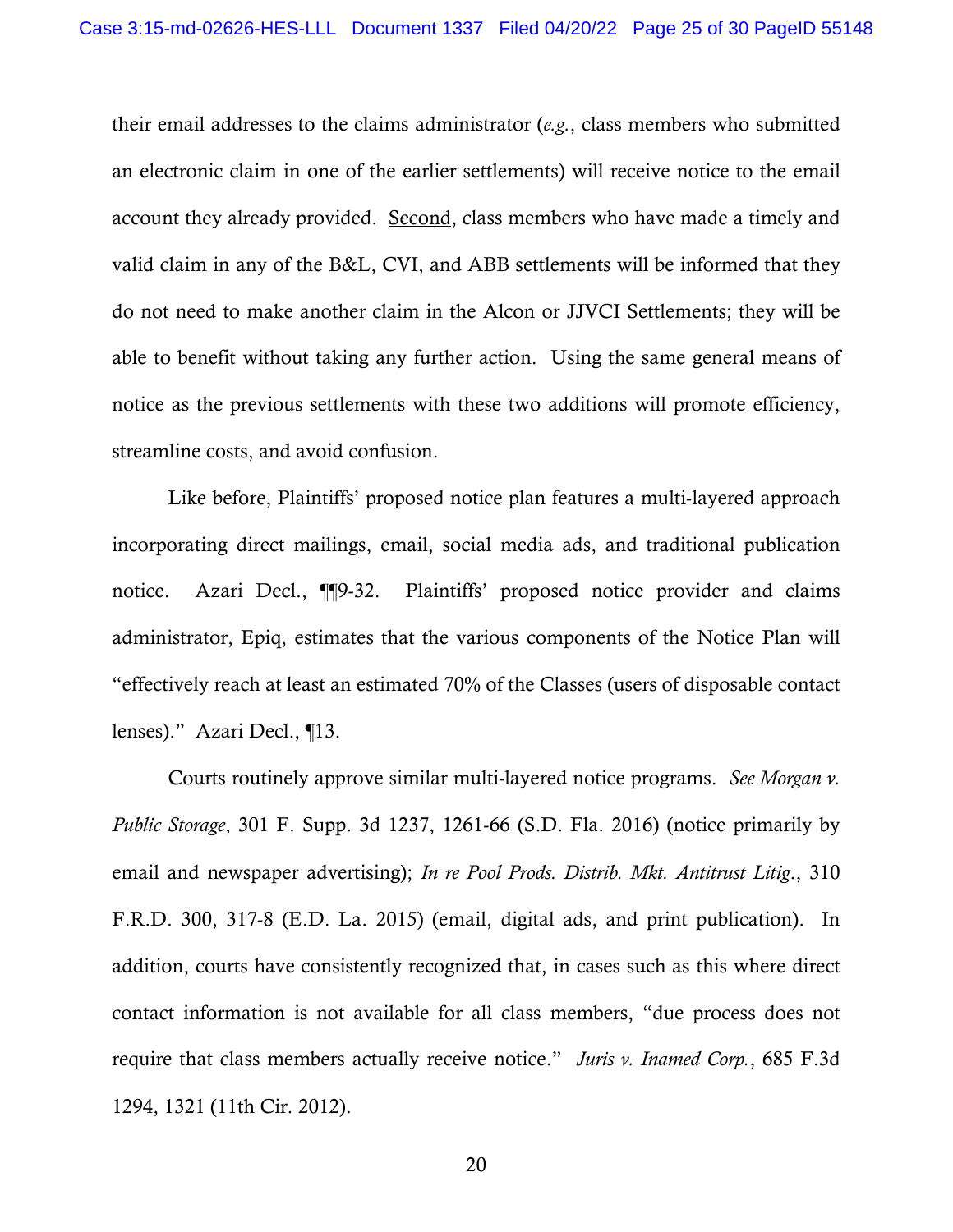Under the proposed Notice Plan, the first deadline for providing notice does not fall until 60 days after the Court approves the Notice Plan. Plaintiffs and the proposed Notice Administrator have already developed long form and short form notices with details about the Alcon and JJVCI Settlement Agreements for the Court's approval. *See* Azari Decl., Exs. 1-5. Because the Notice Plan includes "individual notice to all members who can be identified through reasonable efforts," Fed. R. Civ. P. 23(c)(2)(B); *see also* Azari Decl., ¶11, it provides the "best notice practicable under the circumstances," *id*., ¶35, and should be approved.

<span id="page-25-1"></span>Under the proposed Notice Plan, potential Settlement Class Members will be notified that those who have already made claims in any of the CVI, B&L, or ABB settlements need not make another claim to be paid out of the Alcon or JJVCI Settlement Fund but will still have the right to object or opt-out of the Alcon Settlement or JJVCI Settlement, should they choose to do so. Azari Decl., Ex. 1 at 1. This will limit duplicative claims and save the Class money by reducing processing fees.

## <span id="page-25-0"></span>F. The Court Should Set a Schedule for Notice and Final Approval of the Settlements

Plaintiffs request that the Court enter the below schedule:

| Notice Date (Notice Mailing)<br>Completion, Updating of Website and<br>Publication Notice)                                   | 45 Days After Preliminary Approval<br>and Approval of Notice Plan |
|------------------------------------------------------------------------------------------------------------------------------|-------------------------------------------------------------------|
| Plaintiffs' Motions for Final Approval,<br>Fees, Expenses, and/or Incentive<br>Awards for the Alcon and JJVCI<br>Settlements | 30 Days After Notice Date                                         |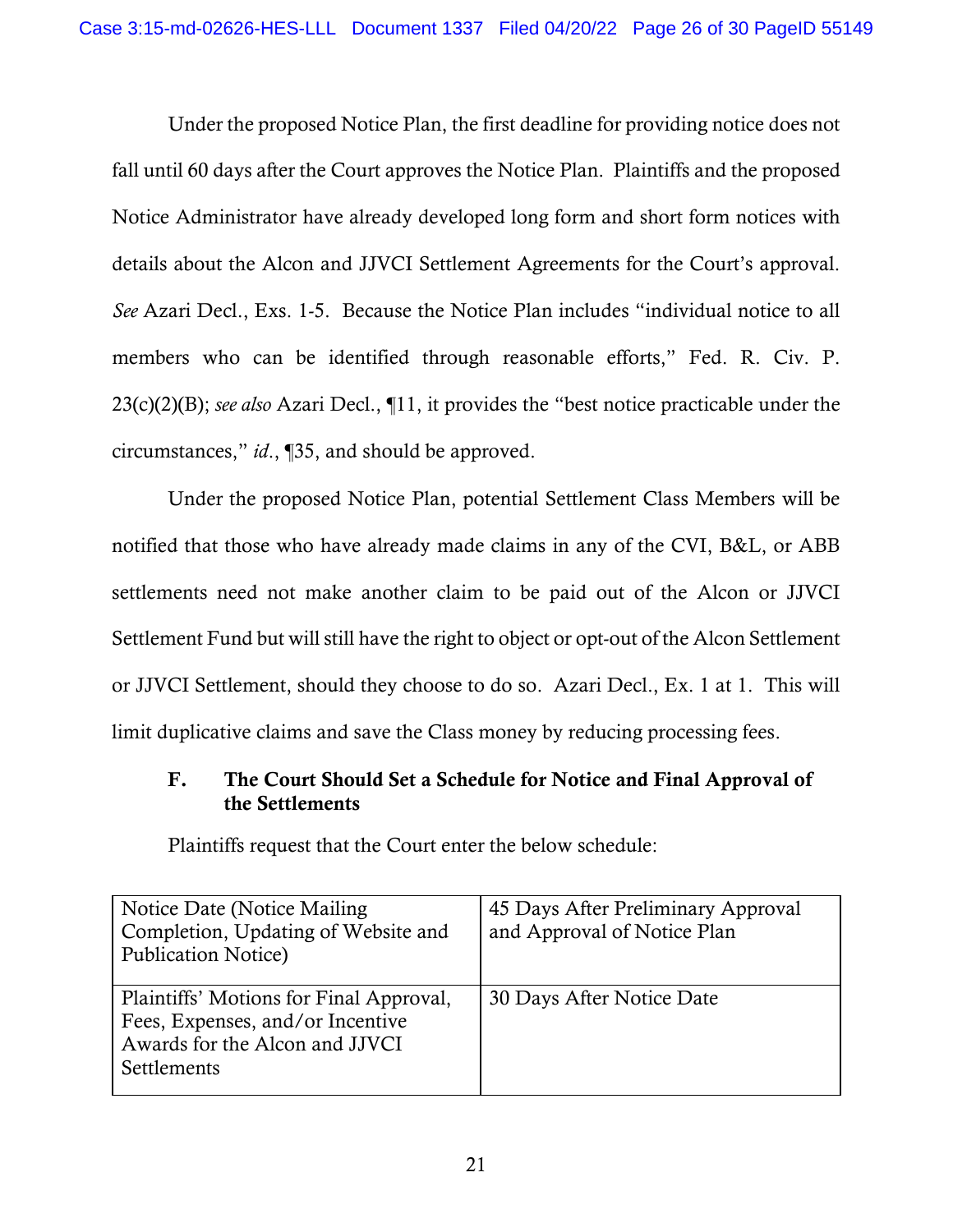| Opt-Out, Objection, and Claim Deadline<br>for Alcon and JJVCI Settlement Classes                                                                   | 60 Days After Notice Date |
|----------------------------------------------------------------------------------------------------------------------------------------------------|---------------------------|
| Plaintiffs' Replies in Support of Motions<br>for Final Approval, Fees, Expenses,<br>and/or Incentive Awards for the Alcon<br>and JJVCI Settlements | 75 Days After Notice Date |
| Fairness Hearing on Alcon and JJVCI<br>Settlements                                                                                                 | 90 Days After Notice Date |

<span id="page-26-3"></span><span id="page-26-2"></span>The proposed schedule, which gives members of the Settlement Classes 60 days from the Notice Date to exercise their rights, is consistent with schedules approved by other courts in antitrust and consumer class actions. *See Prather v. Wells Fargo Bank, N.A.*, 15-cv-04231, 2017 WL 770132, at \*4 (N.D. Ga. Feb. 24, 2017) (approving 60 day opt-out and objection deadline); *Legg v. Spirit Airlines, Inc*., No. 15-cv-61375, 2015 WL 11197784, at \*2 (S.D. Fla. Oct. 28, 2015) (same); *see also Greco v. Ginn Dev. Co., LLC*, 635 Fed. Appx. 628, 634 (11th Cir. 2015) ('"Courts have consistently held that 30 to 60 days between the mailing . . . of class notice and the last date to object or opt out, coupled with a few more weeks between the close of objections and the settlement hearing, affords class members an adequate opportunity to evaluate and, if desired, take action concerning a proposed settlement."') (citation omitted).

## <span id="page-26-1"></span>G. Plan of Distribution of Funds to the Settlement Classes

<span id="page-26-0"></span>As noted in previous motions seeking approval of the earlier settlements, Plaintiffs intend to distribute the Net Settlement Fund to qualifying Settlement Class Members on a *pro rata* basis, subject to details specified in a motion to distribute funds to be filed at a later date. The Settlement Class definitions of the CVI, ABB, Alcon,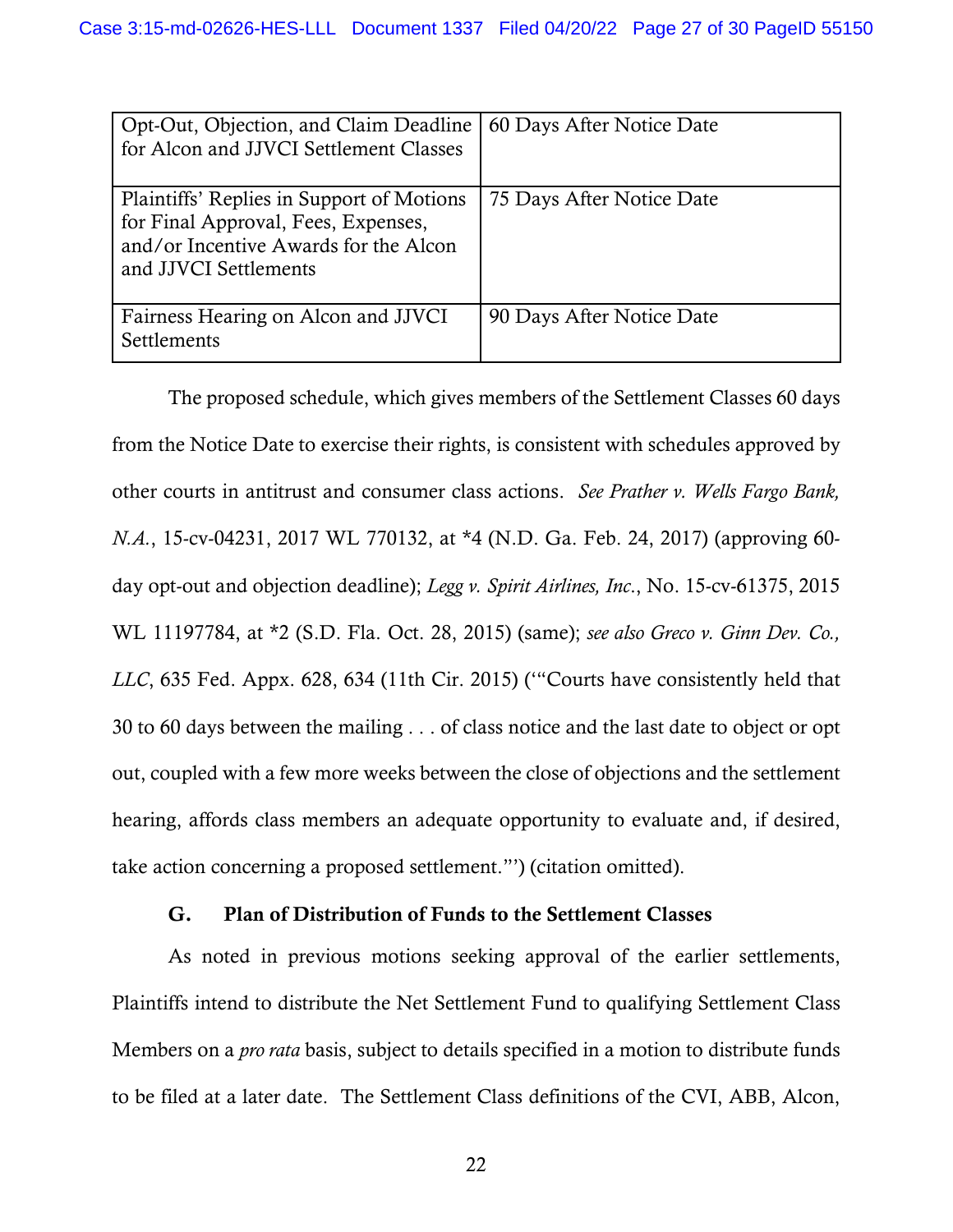and JJVCI Settlements are all substantively the same and their funds will be distributed accordingly. Settlements, ¶1.35; ECF Nos. 1164, 1257. The B&L Settlement Class definition does not include claims related to CVI, ECF No. 1164, so its fund has been, and will be, kept separate and not comingled with the funds from the other settlements. Boardman Decl., ¶¶41-42. The distribution of funds will be overseen by the Courtappointed Claims Administrator, Epiq.

The motion for distribution will account for these facts. *Id*. Class Members that file valid claims for purchases of lenses made by B&L, JJVCI and/or Alcon will draw funds on a *pro rata* basis from all five Settlement Funds, whereas purchasers of lenses made by CVI who filed valid claims will draw funds on a *pro rata* basis from the CVI, ABB, Alcon, and JJVCI Settlement Funds (but not the B&L Settlement Fund). *Id*. The Notice Plan submitted herewith informs potential class members of these facts. *See* Azari Decl., Exs. 1-5.

#### <span id="page-27-0"></span>VI. CONCLUSION

Based on the foregoing, Plaintiffs and Lead Counsel respectfully request that the Court: (1) grant preliminary approval to the Settlements and certify the Settlement Classes; (2) approve the Notice Plan, the form of Notice, and the proposed opt-out and objection procedures; (3) stay the Action against Alcon and JJVCI pending final approval of the Settlements; (4) establish a schedule with deadlines for notice, opting out, objecting, filing claims, and setting a fairness hearing, and (5) enter the [Proposed] Order Preliminarily Approving Class Settlements and Notice Plan, attached hereto as Exhibit E.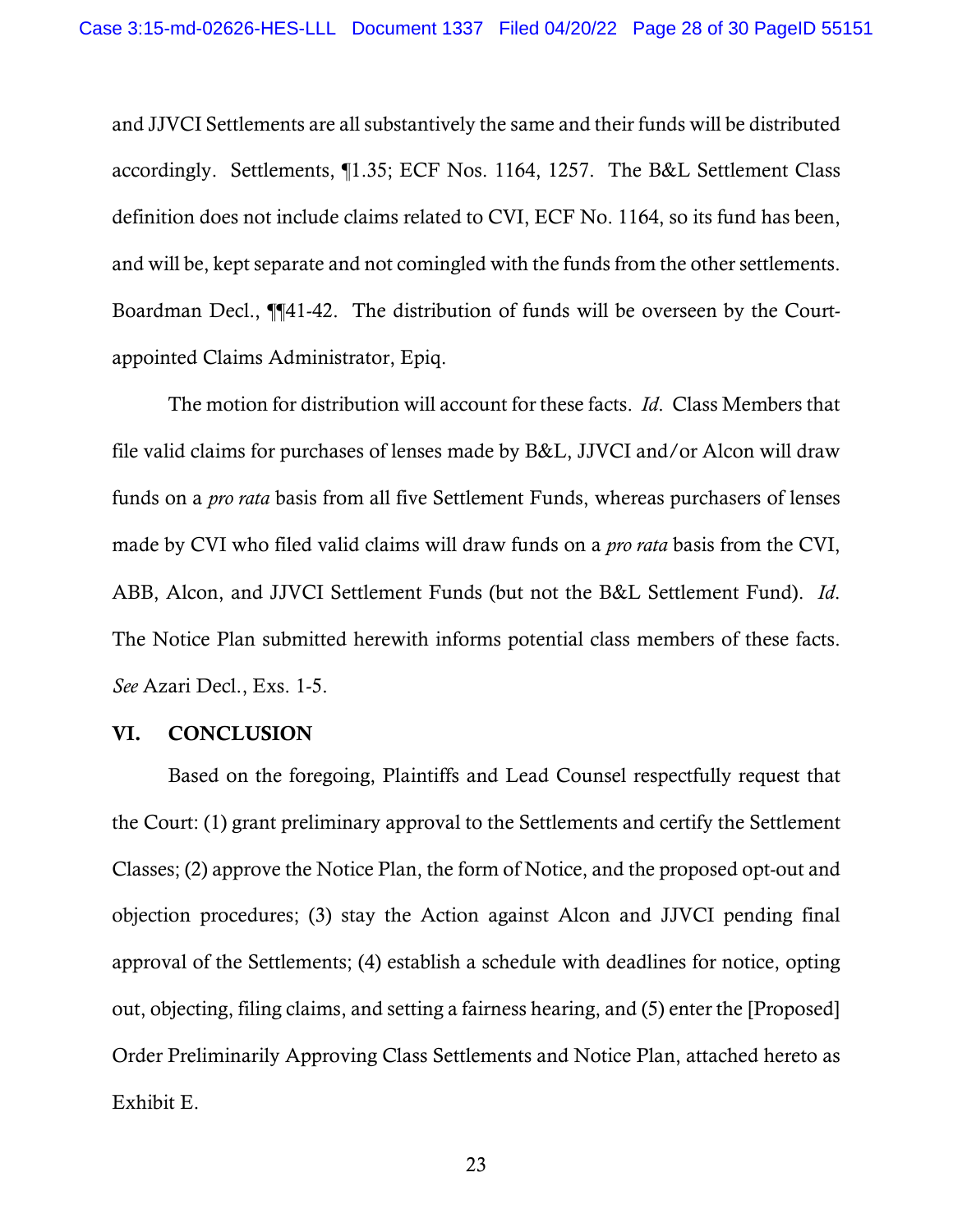## **LOCAL RULE 3.01(g) – CERTIFICATE OF CONFERENCE**

Pursuant to Local Rule 3.01(g), counsel for Plaintiffs have conferred with

counsel for Defendants. Defendants do not oppose the relief sought in this motion.

Dated: April 20, 2022 Respectfully submitted,

*/s/Michael E. Lockamy*

Michael E. Lockamy Florida Bar No. 69626 BEDELL, DITTMAR, DEVAULT, PILLANS & COXE, P.A. 101 East Adams Street Jacksonville, Florida 32202 Telephone: (904) 353-0211 Facsimile: (904) 353-9307 mel@bedellfirm.com

Benjamin Steinberg ROBINS KAPLAN LLP 399 Park Avenue, Suite 3600 New York, NY 10022 Telephone: (212) 980-7400 Facsimile: (212) 980-7499 bsteinberg@robinskaplan.com

Jacob M. Holdreith Kelsey J. McElveen ROBINS KAPLAN, LLP 800 LaSalle Ave S, Suite 2800 Minneapolis, MN 55402 Telephone: (612) 349-8500 Facsimile: (612) 339-4181 jholdreith@robinskaplan.com kmcelveen@robinskaplan.com

*Co-Lead Class Counsel*

Joseph P. Guglielmo Thomas K. Boardman SCOTT+SCOTT, ATTORNEYS AT LAW, LLP The Helmsley Building 230 Park Avenue, 17th Floor New York, NY 10169 Telephone: (212) 223-6444 Facsimile: (212) 223-6334 jguglielmo@scott-scott.com tboardman@scott-scott.com

*Co-Lead Class Counsel* 

Nathaniel C. Giddings HAUSFELD LLP 1700 K. St., NW, Suite 650 Washington, DC 20006 Telephone: 202-540-7200 Facsimile: 202-540-7201 ngiddings@hausfeld.com

Christopher L. Lebsock Halli Spraggins HAUSFELD LLP 600 Montgomery Street, Suite 3200 San Francisco, CA 94111 Telephone: 415-633-1908 Facsimile: 415-217-6813